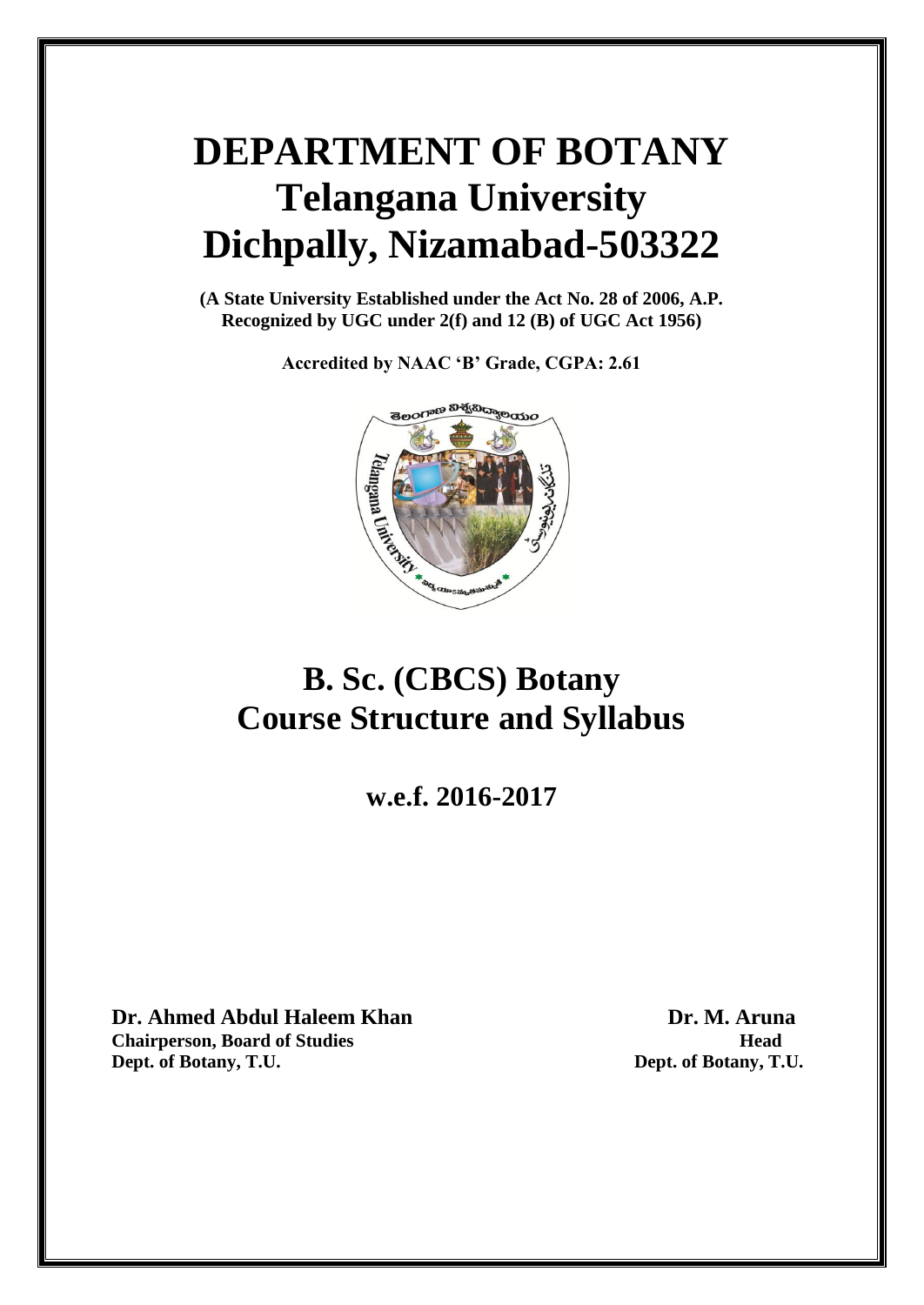### **B. Sc. (CBCS) Botany Semester: I - VI Course Structure**

|               |                                             | No. of                                  |            | No. of       |
|---------------|---------------------------------------------|-----------------------------------------|------------|--------------|
| Paper         | Paper Title                                 | Instruction                             | Max. Marks | Credits      |
|               |                                             | Hours                                   |            |              |
|               | B. Sc. I yr                                 |                                         |            |              |
|               | w.e.f. 2016-2017                            |                                         |            |              |
|               | Semester - I                                |                                         |            |              |
|               |                                             | 60 Theory                               |            |              |
|               | Microbial diversity of Lower                | $(Q4$ per week)                         | 80UE+20IE  | 4            |
| $\bf I$       | Plants                                      | <b>45 Practicals</b>                    |            |              |
|               |                                             | $(Q2$ per week)                         | 50         | 1            |
|               | Semester - II                               |                                         |            |              |
|               |                                             | 60 Theory                               |            |              |
|               | Bryophytes, Pteridophytes,                  | $(Q4$ per week)                         | 80UE+20IE  | 4            |
| $\mathbf{I}$  | Gymnosperms and Paleobotany                 | <b>45 Practicals</b>                    |            |              |
|               |                                             | $(Q2)$ per week)                        | 50         | 1            |
|               | B. Sc. II yr                                |                                         |            |              |
|               | w.e.f. 2017-2018                            |                                         |            |              |
|               | Semester - III                              |                                         |            |              |
|               |                                             | 60 Theory                               |            |              |
| $\rm III$     | Taxonomy of Angiosperms and                 | $(Q4$ per week)                         | 80UE+20IE  | 4            |
|               | <b>Medicinal Botany</b>                     | <b>45 Practicals</b>                    |            |              |
|               |                                             | (@2 per week)                           | 50         | 1            |
|               | Semester – IV                               |                                         |            |              |
|               |                                             |                                         |            |              |
|               | Plant Anatomy, Embryology and<br>Palynology | 60 Theory                               | 80UE+20IE  | 4            |
| IV            |                                             | $(Q4$ per week)<br><b>45 Practicals</b> |            | $\mathbf{1}$ |
|               |                                             |                                         | 50         |              |
|               |                                             | $(Q2)$ per week)                        |            |              |
|               | B. Sc. III yr                               |                                         |            |              |
|               | w.e.f. 2018-2019                            |                                         |            |              |
|               | Semester - V                                |                                         |            |              |
|               |                                             | 45 Theory                               | 80UE+20IE  | 3            |
| V             | Cell Biology and Genetics                   | $(\textcircled{a}3$ per week)           |            |              |
|               |                                             | 45 Practicals                           | 50         | $\mathbf{1}$ |
|               |                                             | $(Q2)$ per week)                        |            |              |
|               | Elective: $I - Ecology &$<br>Biodiversity / | 45 Theory                               | 80UE+20IE  | 3            |
| VI & VII      |                                             | (@3 per week)                           |            |              |
|               | Elective: II - Horticulture                 | <b>45 Practicals</b>                    | 50         | $\mathbf{1}$ |
|               |                                             | $(\omega$ 2 per week)                   |            |              |
| Semester - VI |                                             |                                         |            |              |
| <b>VIII</b>   | <b>Plant Physiology</b>                     | 45 Theory                               | 80UE+20IE  | 3            |
|               |                                             | (@3 per week)                           |            | $\mathbf{1}$ |
|               |                                             | <b>45 Practicals</b>                    | 50         |              |
|               |                                             | $(Q2)$ per week)                        |            |              |
|               | Elective: I – Tissue Culture $\&$           | 45 Theory                               | 80UE+20IE  | 3            |
| IX & X        | Biotechnology/                              | $(\textcircled{a}3$ per week)           |            |              |
|               | Elective: II – Seed Technology              | <b>45 Practicals</b>                    | 50         | $\mathbf{1}$ |
|               |                                             | (@2 per week)                           |            |              |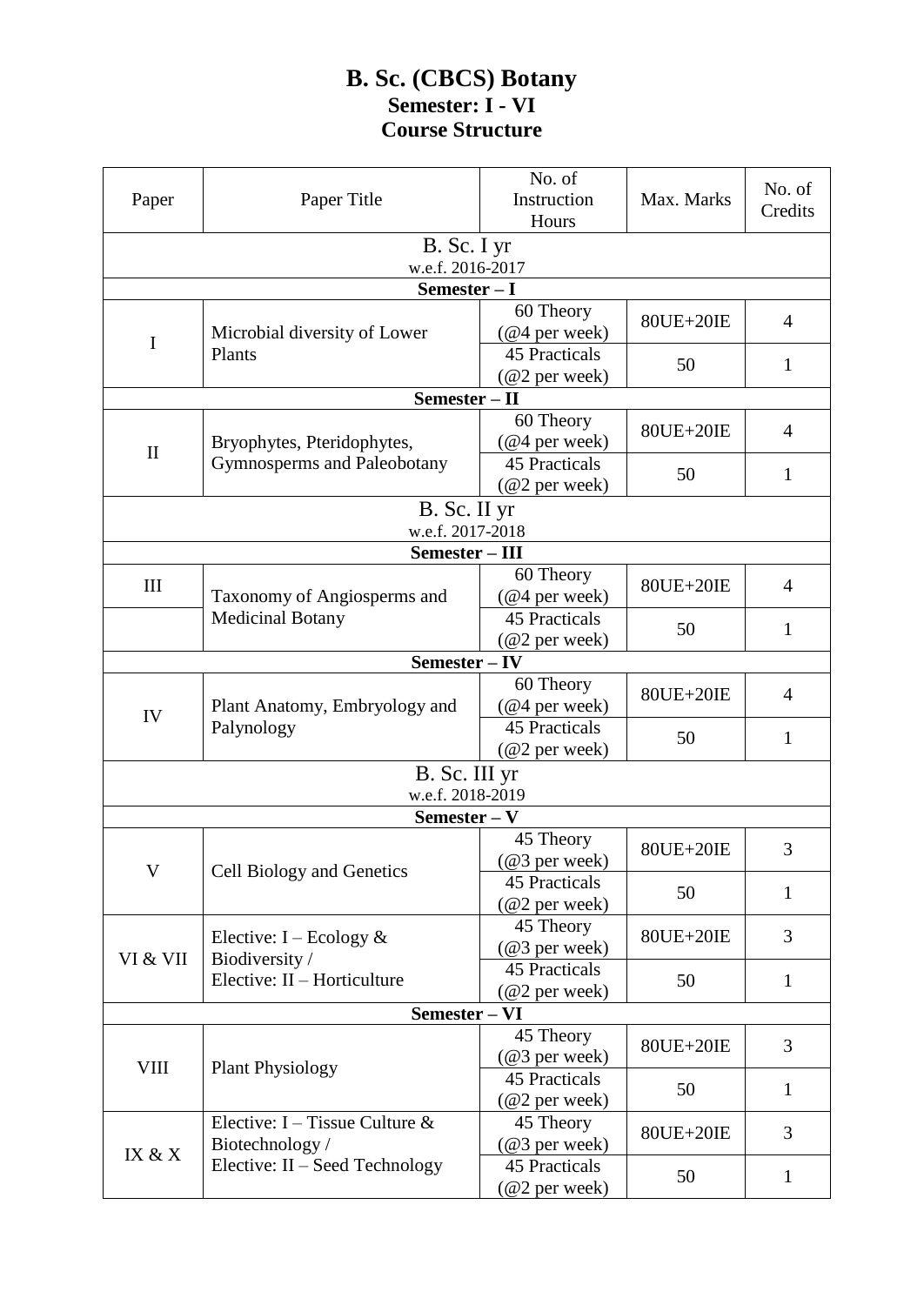### **B. Sc. (CBCS) Botany- I year Semester-I - Paper-I Microbial Diversity of Lower Plants**

### **Theory Syllabus**

|                                                                                                                                                                                                                                                       | <b>Credits-4</b><br>(60 hours) |
|-------------------------------------------------------------------------------------------------------------------------------------------------------------------------------------------------------------------------------------------------------|--------------------------------|
| <b>UNIT - I</b>                                                                                                                                                                                                                                       |                                |
| 1. Brief account of Archaebacteria, Actinomycetes.                                                                                                                                                                                                    | (4h)                           |
| 2. Cyanobacteria: General characters, cell structure, thallus organisation and their                                                                                                                                                                  |                                |
| significance as biofertilizers with special reference to Oscillatoria, Nostoc and Anabaena                                                                                                                                                            |                                |
| 3. Lichens: Structure and reproduction; ecological and economic importance.                                                                                                                                                                           | (6h)<br>(5h)                   |
| <b>UNIT-II</b>                                                                                                                                                                                                                                        |                                |
| 4. Viruses: Structure, replication and transmission; plant diseases caused by viruses and their<br>control with reference to Tobacco Mosaic and Rice Tungro.                                                                                          | (7h)                           |
| 5. Bacteria: Structure, nutrition, reproduction and economic importance. An outline of<br>plant diseases of important crop plants caused by bacteria and their control with reference<br>to Angular leaf spot of cotton and Bacterial blight of Rice. |                                |
| 6. General account of Mycoplasma with reference to Little leaf of brinjal and Papaya leaf                                                                                                                                                             |                                |
| curl                                                                                                                                                                                                                                                  | (8h)                           |
| <b>UNIT-III</b>                                                                                                                                                                                                                                       |                                |
| 7. General characters, structure, reproduction and classification of algae (Fritsch) and thallus<br>organization in algae.                                                                                                                            | (3h)                           |
| 8. Structure and reproduction of the following:                                                                                                                                                                                                       | (5h)                           |
| Chlorophyceae- Volvox, Oedogonium and Chara.                                                                                                                                                                                                          |                                |
| Phaeophyceae-Ectocarpus                                                                                                                                                                                                                               | (2h)                           |
| Rhodophyceae- Polysiphonia.                                                                                                                                                                                                                           | (3h)                           |
| 9. Economic importance of algae in Agriculture and Industry.                                                                                                                                                                                          | (2h)                           |
| <b>UNIT-IV</b>                                                                                                                                                                                                                                        |                                |
| 10. General characters and classification of fungi (Ainsworth).                                                                                                                                                                                       | (3h)                           |
| 11. Structure and reproduction of the following:                                                                                                                                                                                                      | (10h)                          |
| (a) Mastigimy cotina- $Albugo$                                                                                                                                                                                                                        |                                |
| (b) Zygomycotina- Mucor                                                                                                                                                                                                                               |                                |
| (c) Ascomycotina-Saccharomyces and Penicillium.                                                                                                                                                                                                       |                                |
| (d) Basidiomycotina- Puccinia                                                                                                                                                                                                                         |                                |
| (e) Deuteromycotina- Cercospora.                                                                                                                                                                                                                      |                                |
| 12. Economic importance of fungi in relation to mycorrhizae and mushrooms. General<br>account of mushroom cultivation                                                                                                                                 | (2h)                           |
|                                                                                                                                                                                                                                                       |                                |

len Luna Howland soled  $\mathcal{Q}$  $4$ EL ANGANA UNIVERSITY<br>Dept. of Botany<br>TELANGANA UNIVERSITY<br>Dishpally, Dist. Nizamabad-503 175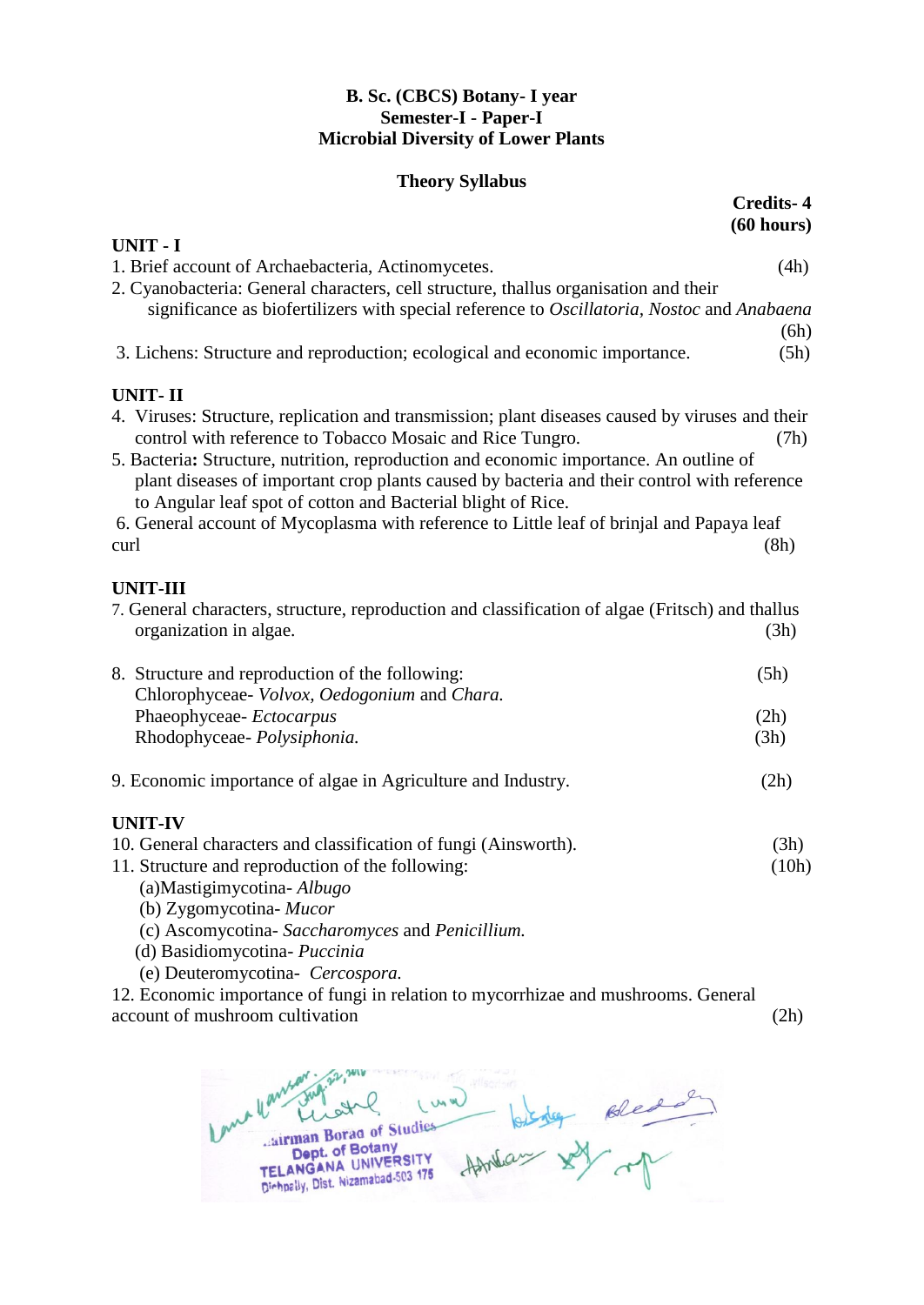1. Alexopolous, J. and W. M. Charles. 1988. Introduction to Mycology. Wiley Eastern, New Delhi.

2. Mckane, L. and K. Judy. 1996. Microbiology – Essentials and Applications. McGraw Hill, New York.

3. Pandey, B. P. 2001. College Botany, Vol. I: Algae, Fungi, Lichens, Bacteria, Viruses, Plant Pathology, Industrial Microbiology and Bryophyta. S. Chand & Company Ltd, New Delhi.

4. Pandey, B. P. 2007. Botany for Degree Students: Diversity of Microbes, Cryptogams, Cell Biology and Genetics. S. Chand & Company Ltd, New Delhi.

5. Sambamurthy, A. V. S. S. 2006. A Textbook of Plant Pathology. I. K. International Pvt. Ltd.,

New Delhi.

6. Sambamurthy, A. V. S. S. 2006. A Textbook of Algae. I. K. International Pvt. Ltd., New Delhi.

7. Sharma, O. P. 1992. Textbook of Thallophyta. McGraw Hill Publishing Co., New Delhi.

8. Thakur, A. K. and S. K. Bassi*.* 2008. A Textbook of Botany: Diversity of Microbes and Cryptogams. S. Chand & Company Ltd, New Delhi.

9. Vashishta, B. R., A. K. Sinha and V. P. Singh. 2008. Botany for Degree Students: Algae. S. Chand& Company Ltd, New Delhi.

10. Vashishta, B. R. 1990. Botany for Degree Students: Fungi, S. Chand & Company Ltd, New Delhi.

Jairman Borag of Studies Dept. of Botany Dept. of Botany<br>TELANGANA UNIVERSITY TELANGANA UNIVERSITY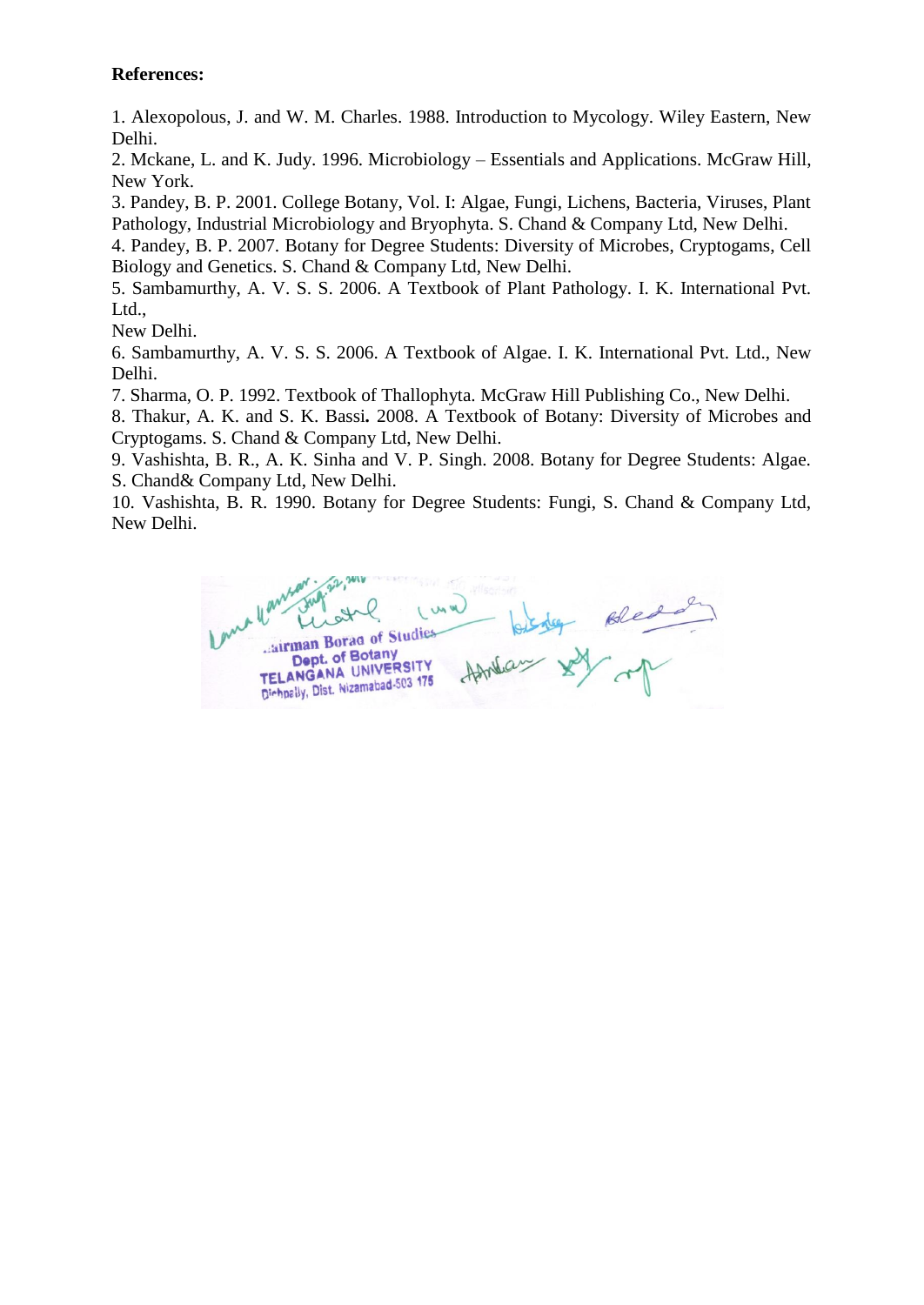### **B. Sc. (CBCS) Botany-I year Semester-I - Paper-I Microbial Diversity of Lower Plants**

### **Practical Syllabus**

**(45 hours)**

| 1. Study of viruses and bacteria using electron micrographs (photographs).                   | (3h)      |
|----------------------------------------------------------------------------------------------|-----------|
| 2. Gram staining of Bacteria.                                                                | (3h)      |
| 3. Study of symptoms of plant diseases caused by viruses, bacteria, Mycoplasma and fungi:    |           |
| Viruses: Tobacco mosaic                                                                      |           |
| Bacteria: Angular leaf spot of cotton and Rice tumgro.                                       |           |
| Mycoplasma: Little leaf of Brinjal and Leaf curl of papaya                                   | (3h)      |
| Fungi: White rust on Crucifers, Rust on wheat & Tikka disease of Groundnut.                  | (6h)      |
| 4. Vegetative and reproductive structures of the following taxa:                             |           |
| Algae: Oscillatoria, Nostoc, Volvox, Oedogonium, Chara, Ectocarpus                           |           |
| and Polysiphonia.                                                                            | (6h)      |
| Fungi: Albugo, Mucor, Saccharomyces, Penicillium, Puccinia and Cercospora                    | (6h)      |
| 5. Section cutting of diseased material infected by Fungi and identification of pathogens as |           |
| per theory syllabus. White rust of Crucifers, Rust on wheat & Tikka disease of Groundnut     |           |
|                                                                                              | (9h)      |
| 6. Lichens: Different types of thalli and their external morphology                          | $(3 h)$ . |
| 7. Examination of important microbial, fungal and algal products:                            |           |
| Biofertilizers, protein capsules, antibiotics, mushrooms, Agar-agar etc.                     | (3h)      |
| 8. Field visits to places of algal / microbial / fungal interest (e.g. Mushroom cultivation, |           |
| water bodies).                                                                               | (3h)      |

birder Bled<br>aux XX mp Un ul  $\overline{\mathbf{A}}$  $\overline{a}$ EL ANGANA UNIVERSITY<br>Dept. of Botany<br>TELANGANA UNIVERSITY<br>Dishpally, Dist. Nizamabad-503 175 AAM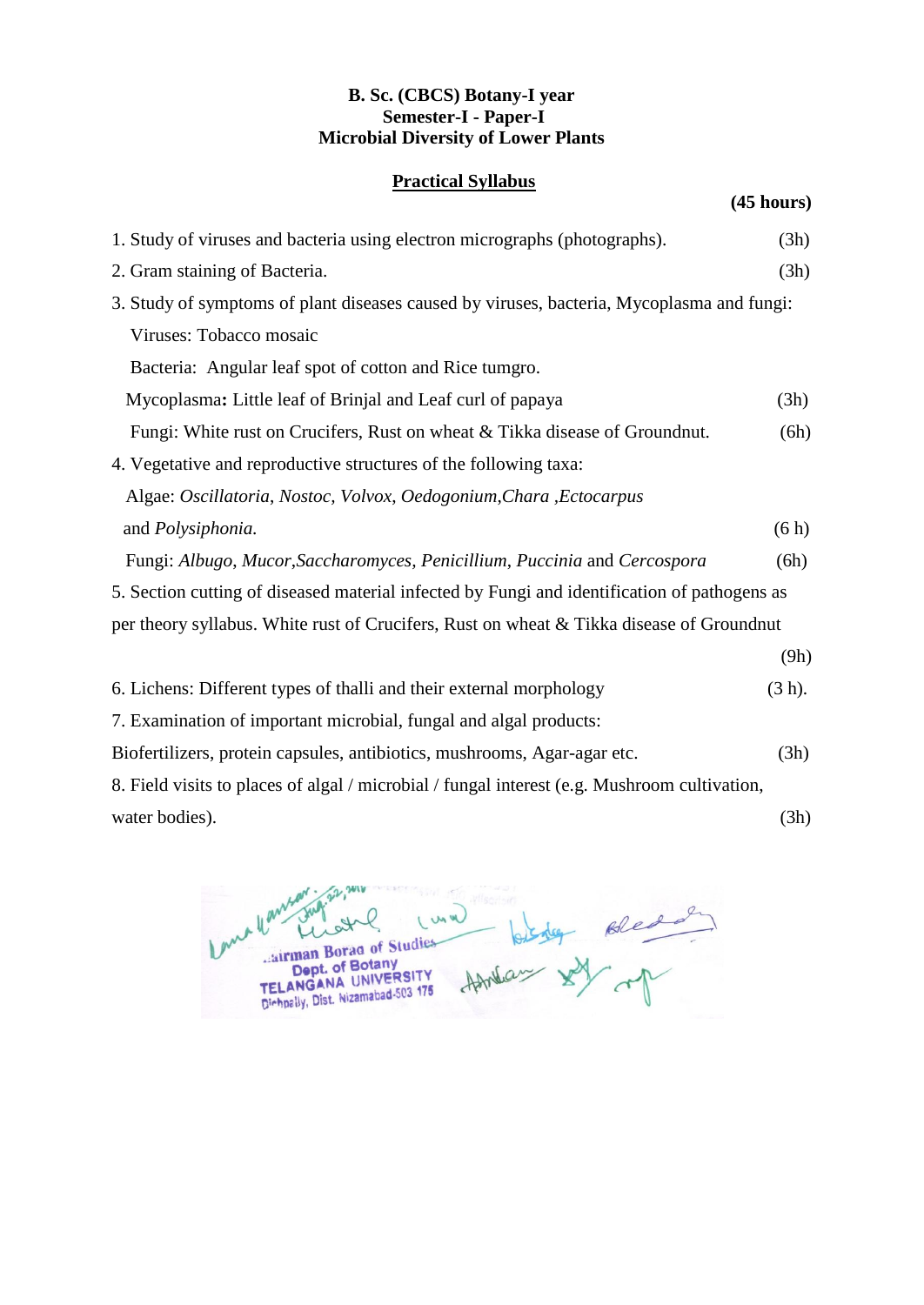### **B. Sc. (CBCS) Botany- I year Semester-II - Paper-II Bryophytes, Pteridophytes, Gymnosperms and Paleobotany**

### **Theory Syllabus**

|                                                                                                 | <b>Credits-4</b><br>(60 hours) |
|-------------------------------------------------------------------------------------------------|--------------------------------|
| UNIT-I                                                                                          |                                |
| 1. Bryophytes: General characters and classification.                                           | (3h)                           |
| 2. Structure, reproduction, life cycle and systematic position of <i>Marchantia, Anthoceros</i> |                                |
| and <i>Polytrichum</i> . (Development stages are not required).                                 | (10h)                          |
| 3. Evolution of Sporophyte in Bryophytes.                                                       | (2h)                           |
| <b>UNIT-II</b>                                                                                  |                                |
| 4. Pteridophytes: General characters and classification (Sporne's)                              | (3h)                           |
| 5. Structure, reproduction, life cycle and systematic position of Rhynia, Lycopodium,           |                                |
| <i>Equisetum</i> and <i>Marsilea</i> .                                                          | (10h)                          |
| 6. Stelar evolution, heterospory and seed habit in Pteridophytes.                               | (2h)                           |

### **UNIT-III**

| 7. Gymnosperms: General characters, structure, reproduction and classification (Sporne's). |      |
|--------------------------------------------------------------------------------------------|------|
|                                                                                            | (4h) |
| 8. Distribution and economic importance of Gymnosperms.                                    | (3h) |
| 9. Morphology of vegetative and reproductive parts, systematic position and life cycle of  |      |
| <i>Pinus</i> and <i>Gnetum</i> .                                                           | (8h) |

### **UNIT-IV**.

| 10. Palaeobotany: Introduction, Fossils and fossilization; Importance of fossils. | (8h)  |
|-----------------------------------------------------------------------------------|-------|
| 11. Geological time scale;                                                        | (4 h) |
| 12. Bennettitales: General account.                                               | (3 h) |

anna the Blead 1 Una EL ANGANA UNIVERSITY<br>Dept. of Botany<br>TELANGANA UNIVERSITY<br>Dishpally, Dist. Nizamabad-503 175 Affricas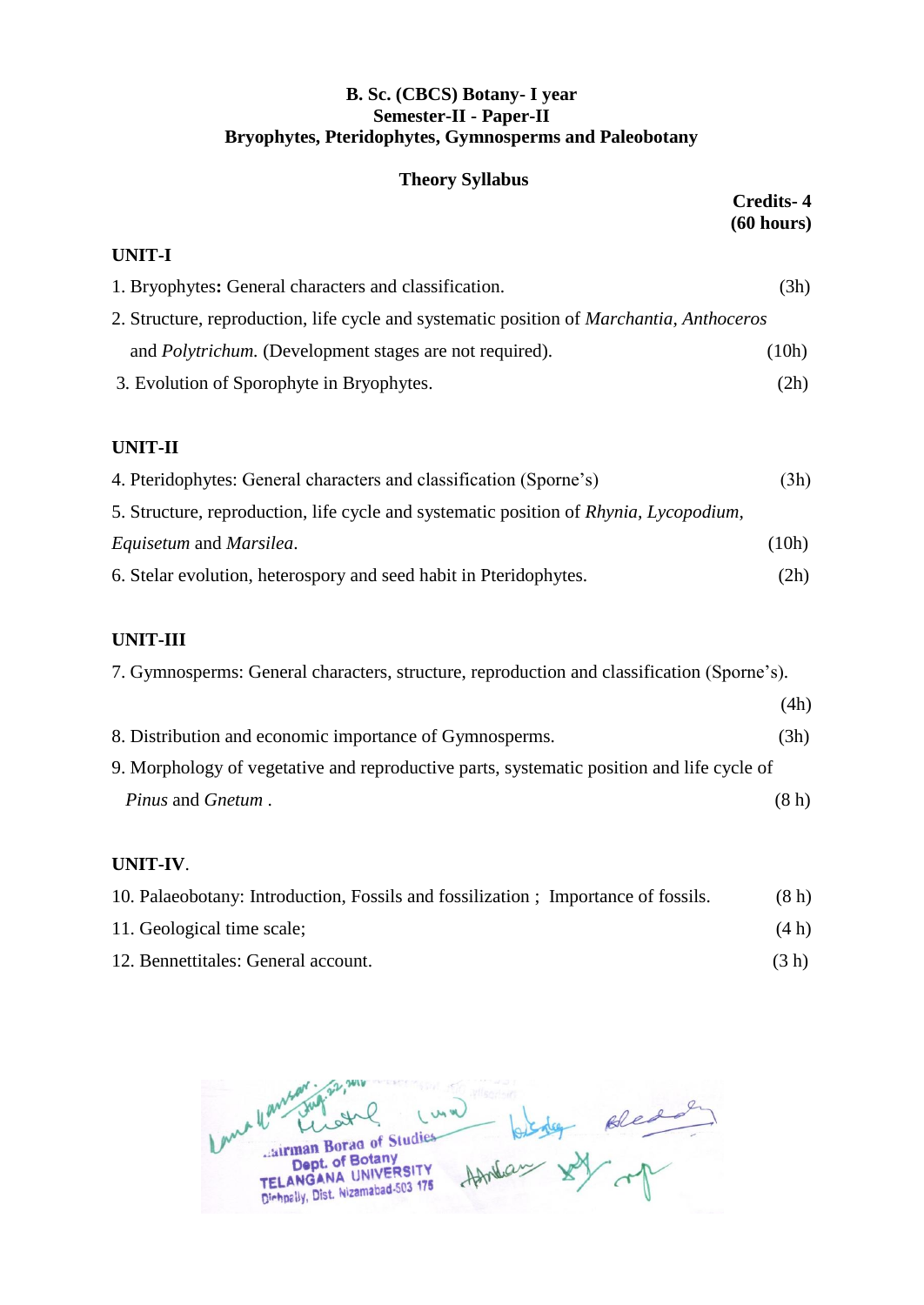1. Watson, E. V. 1974. The structure and life of Bryophytes, B. I. Publications, New Delhi.

2. Pandey, B. P. 2006. College Botany, Vol. II: Pteridophyta, Gymnosperms and Paleobotany.

S. Chand & Company Ltd, New Delhi.

3. Sporne, K. R. 1965. Morphology of Gymnosperms. Hutchinson Co., Ltd., London.

4. Vashishta, P. C., A. K. Sinha and Anil Kumar. 2006. Botany - Pteridophyta (Vascular Cryptogams). . Chand & Company Ltd, New Delhi.

5. Pandey, B. P. 2001. College Botany, Vol. I: Algae, Fungi, Lichens, Bacteria, Viruses, Plant Pathology, Industrial Microbiology and Bryophyta. S. Chand & Company Ltd, New Delhi.

6. Pandey, B. P. 2007. Botany for Degree Students: Diversity of Microbes, Cryptogams, Cell Biology and Genetics. S. Chand & Company Ltd, New Delhi.

7. Thakur, A. K. and S. K. Bassi*.* 2008. A Textbook of Botany: Diversity of Microbes and Cryptogams. S. Chand & Company Ltd, New Delhi.

8. Vashishta, B. R., A. K. Sinha and Adarsha Kumar. 2008. Botany for Degree Students: Bryophyta. S. Chand & Company Ltd, New Delhi.

9. Vashishta, P. C., A. K. Sinha and Anil Kumar. 2006. Botany for Degree Students: Gymnosperms. Chand & Company Ltd, New Delhi.

llants of Bledd airman Borag of Studies Dept. of Botany ANGANA UNIVER TELANGANA UNIVERSITY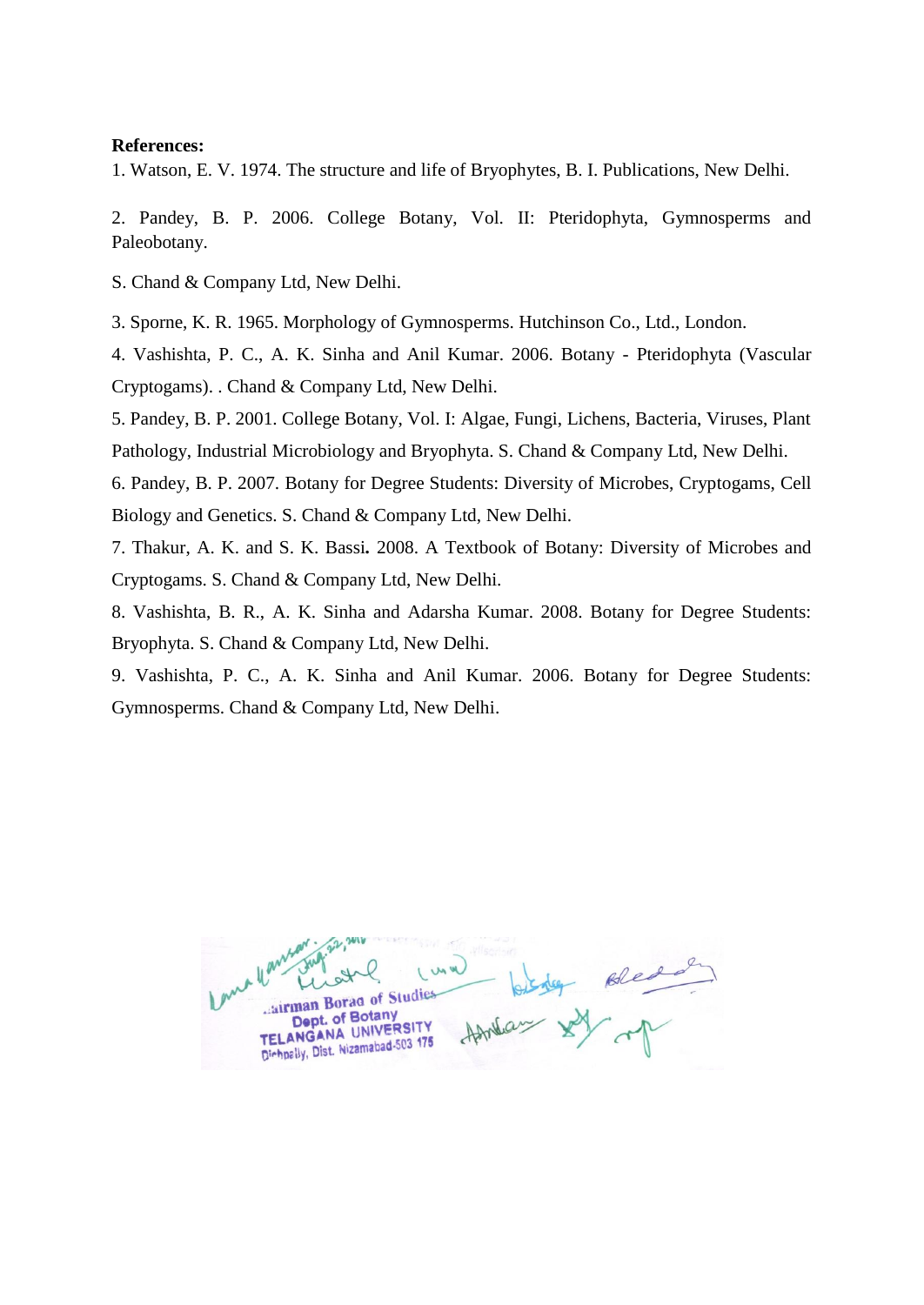### **B. Sc. (CBCS) Botany- I year Semester-II - Paper-II Bryophytes, Pteridophytes, Gymnosperms and Paleobotany**

**(45 hours)**

### **Practical Syllabus**

| 1. Study of Morphology (vegetative and reproductive structures) and anatomy of the        |       |
|-------------------------------------------------------------------------------------------|-------|
| following                                                                                 |       |
| Bryophytes: Marchantia, Anthoceros and Polytrichum.                                       | (9 h) |
| 2. Study of Morphology (vegetative and reproductive structures) and anatomy of the        |       |
| following                                                                                 |       |
| Pteridophytes: Lycopodium, Equisetum and Marsilea.                                        | (9 h) |
| 3. Study of Anatomical features of Lycopodium stem, Equisetum stem and Marsilea petiole & |       |
| rhizome by preparing double stained permanent mounts.                                     | (12h) |
| 4. Study of Morphology (vegetative and reproductive structures) of the following taxa:    |       |
| Gymnosperms: Pinus and Gnetum.                                                            | (6h)  |
| 5. Study of Anatomical features of Pinus needle and Gnetum stem by preparing double       |       |
| stained permanent mounts.                                                                 | (6h)  |
| 6. Fossil forms using permanent slides / photographs: Rhynia and Cycadeoidea.             | (3h)  |

languar Howlas sy op Luna airman Borad of Studies Cairman Borad of Studies<br>Dept. of Botany<br>TELANGANA UNIVERSITY<br>Distingly, Dist. Nizamabad-503 175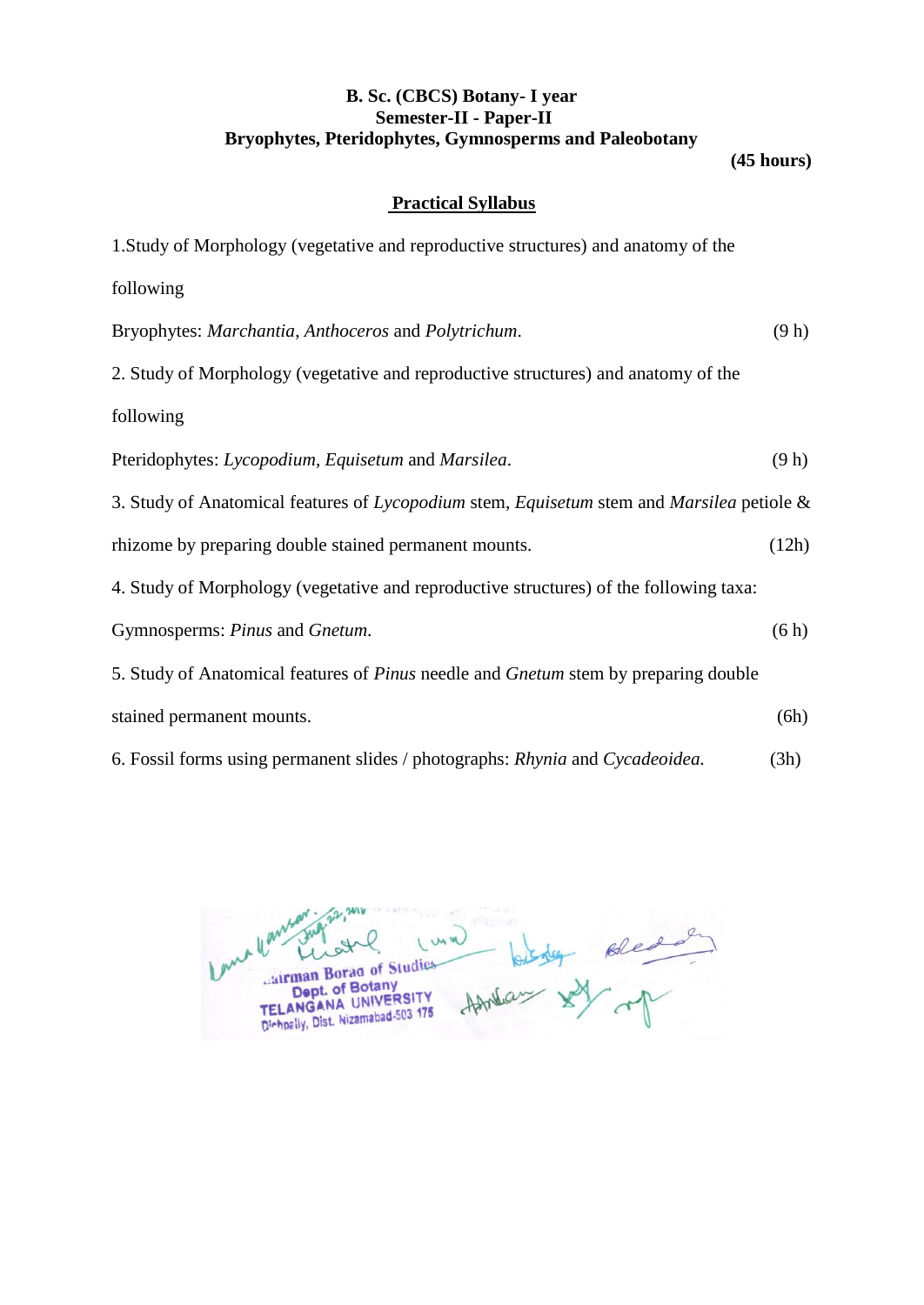### **B. Sc. (CBCS) BOTANY- II YEAR Semester-III - Paper-III Taxonomy of Angiosperms and Medicinal Botany**

### **Theory syllabus**

### **Credits-4 (60 hours)**

### **UNIT - I**

1. Introduction: Principles of plant systematics, Types of classification: Artificial, Natural and Phylogenetic; Systems of classification: Salient features and comparative account of Bentham & Hooker and Engler & Prantle. An introduction to Angiosperm Phylogeny Group (APG).

- (7h) 2. Current concepts in Angiosperm Taxonomy: Embryology in relation to taxonomy, Cytotaxonomy, Chemotaxonomy and Numerical Taxonomy. (4h)
- 3. Nomenclature and Taxonomic resources: An introduction to ICBN, Vienna code a brief account. Herbarium: Concept, techniques and applications. (4h)

### **UNIT-II**

- 4. Systematic study and economic importance of plants belonging to the following families: Polypetalae : Annonaceae, Capparidaceae, Rutaceae, Fabaceae (Faboideae/papilionoideae, Caesalpinioideae, Mimosoideae), Cucurbitaceae
- 5. Gamopetalae: Apiaceae, Asteraceae, Asclepiadaceae, Lamiaceae
- 6. Monochalmydeae: Amaranthaceae, Euphorbiaceae, Monocotyledons: Orchidaceae and Poaceae. (15h)

### **UNIT - III**

- 7. Ethnomedicine: Scope, interdisciplinary nature, distinction of Ethnomedicine from Folklore medicine. (3h)
- 8. Outlines of Ayurveda, Sidda, Unani and Homeopathic systems of traditional medicine. Role of AYUSH, NMPB, CIMAP and CDRI. (5h)
- 9. Plants in primary health care: Common medicinal plants Tippateega (*Tinospora cordifolia*), tulasi (*Ocimum sanctum* ), pippallu (*Piper longum*), Karakaya (*Terminalia chebula*), Kalabanda (*Aloe vera*), Turmeric (*Curcuma longa*). Evaluation of crude drugs. (7h)

### **UNIT-IV**

10. Traditional medicine vs Modern medicine: Study of selected plant examples used in traditional medicine as resource (active principles, structure, usage and pharmacological action of modern medicine: Aswagandha (*Withania somnifera*), Sarpagandha (*Rauwolfia serpentina***)***,* Nela usiri *(Phyllanthus amarus),* Amla (*Phyllanthus emblica*) and Brahmi (*Bacopa monnieri*). (8h)

11.Pharmacognosy: Introduction and scope. Adulteration of plant crude drugs and methods of identification - some examples. Indian Pharmacopoeia. (4h)

12. Plant crude drugs: Types, methods of collection, processing and storage practices. (3h)

and learned Howland soledar airman Borag of Studies Dept. of Botany Dept. of Botally<br>TELANGANA UNIVERSITY TELANGANA UNIVERSITY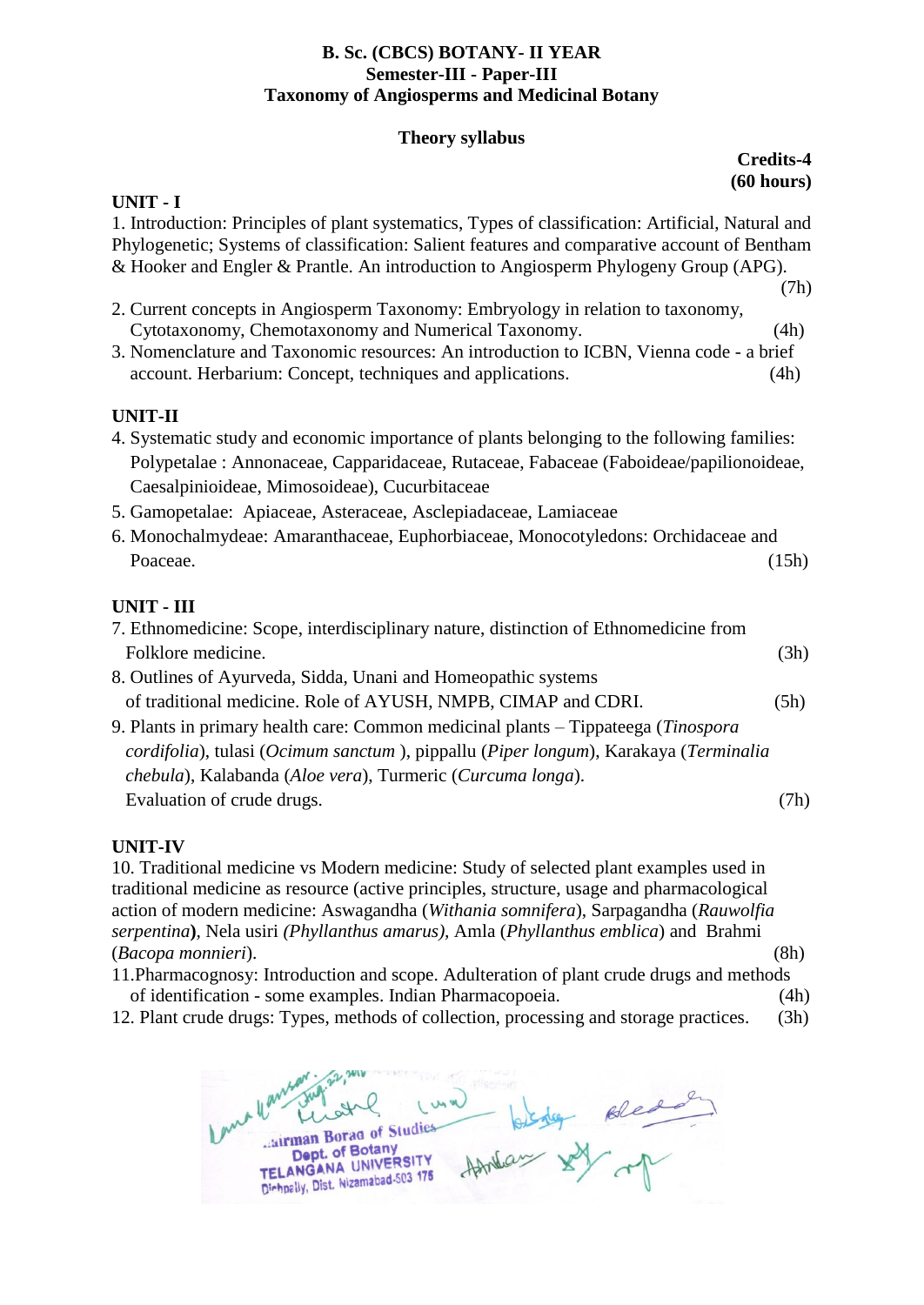Pandey, B. P. 2007. Botany for Degree Students: Diversity of Seed Plants and their Systematics, Structure, Development and Reproduction in Flowering Plants. S. Chand & Company Ltd, New Delhi.

Rastogi, R. R. and B. N. Mehrotra. 1993. Compendium of Indian Medicinal Plants. Vol. I & Vol.II.

CSIR, Publication and Information Directorate, New Delhi.

Sivarajan, V. V. and I. Balasubramaniyan. 1994. Ayurvedic Drugs and their Plant Sources. Oxford and IBH, New Delhi.

Stace, C. A. 1989. Plant Taxonomy and Biostatistics (2nd Ed.). Edward Arnold, London.

Singh, G. 1999. Plant Systematics: Theory and Practice. Oxford and IBH, New Delhi.

Davis, P. H. and V. H. Heywood. 1963. Principles of Angiosperm Taxonomy. Oliver and Boyd, London.

Heywood, V. H. 1965 . Plant Taxonomy. ELBS , London.

Heywood, V. H. and D. M. Moore (Eds). 1984. Current Concepts in Plant Taxonomy. Academic Press, London.

Jain, S. K. and V. Mudgal. 1999. A Handbook of Ethnobotany. Bishen Singh Mahendra Pal Singh, Dehradun.

Jeffrey, C. 1982. An Introduction to Plant Taxonomy. Cambridge University Press, Cambridge. London.

Joshi, S. G. 2000. Medicinal Plants. Oxford and IBH, New Delhi.

Kokate, C. and Gokeale- Pharmocognacy- Nirali Prakashan, NewDelhi.

Lad, V. 1984. Ayurveda – The Science of Self-healing. Motilal Banarasidass, New Delhi.

Lewis, W. H. and M. P. F. Elwin Lewis. 1976. Medical Botany. Plants Affecting Man's Health. A Wiley Inter science Publication. John Wiley and Sons, New York.

Jairman Borag of Studies Dept. of Botany Dept. of Botaliy<br>TELANGANA UNIVERSITY TELANGANA UNIVERSITY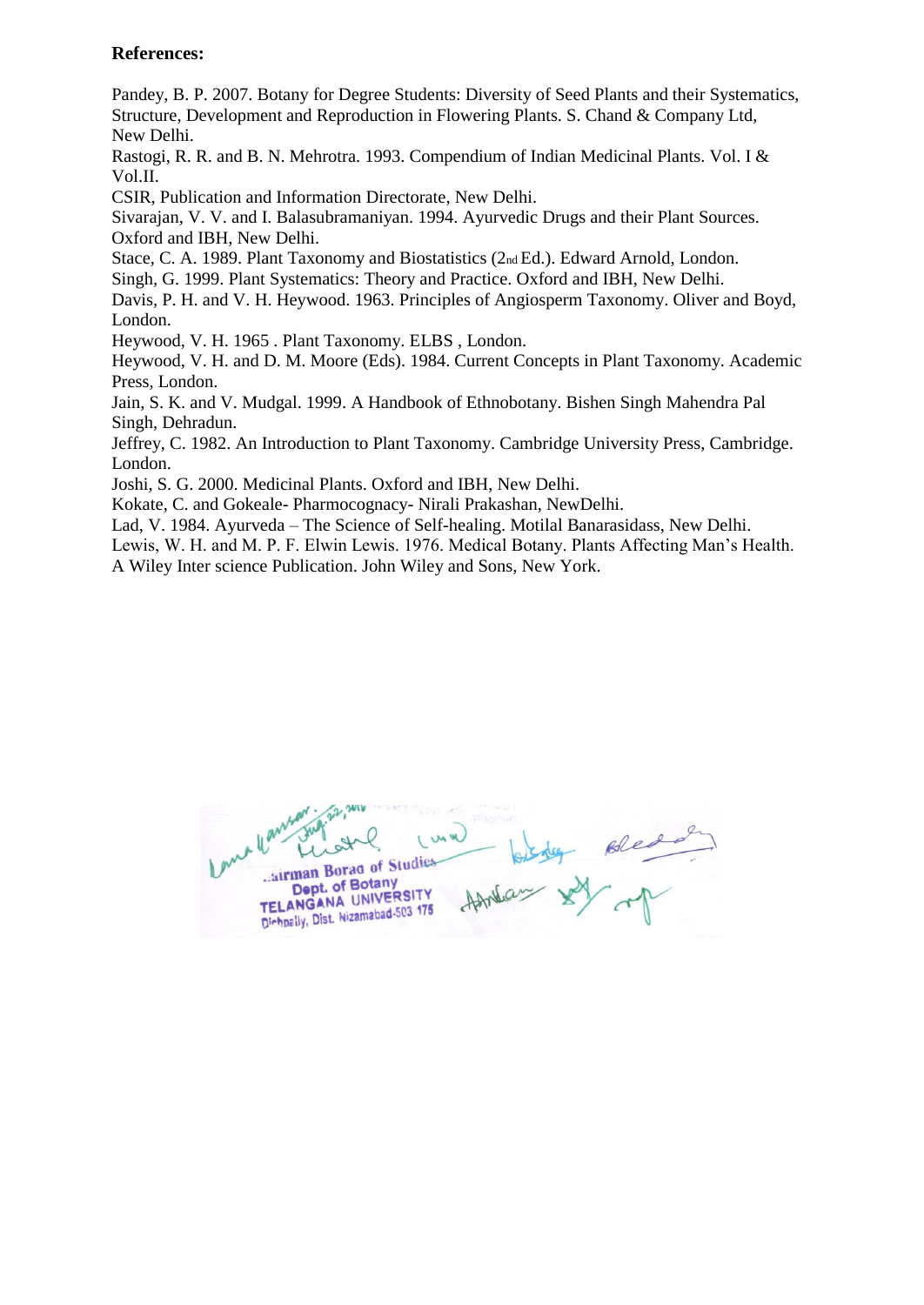### **B. Sc. (CBCS) BOTANY- II YEAR Semester-III - Paper-III Taxonomy of Angiosperms and Medicinal Botany**

### **Practical syllabus**

|                                                                                                | (45 hours) |
|------------------------------------------------------------------------------------------------|------------|
| 1. Systematic study of locally available plants belonging to the families prescribed in theory |            |
| syllabus                                                                                       |            |
| (Minimum of one plant representative for each family)                                          | (24h)      |
| 2. Demonstration of herbarium techniques.                                                      | (3 h)      |
| 3. Identification, medicinal value $\&$ active principle present in the                        |            |
| following plants: Tulasi (Ocimum sanctum), Karakaya (Terminalia chebula), Kalabanda            |            |
| (Aloe vera).<br>(6h)                                                                           |            |
| 4. Ethnomedicinal value/practice of the following plants:                                      |            |
| Aswagandha (Withania somnifera), Sarpagandha (Rauwolfia serpentina), Amla                      |            |
| (Phyllanthus emblica) and Brahmi (Bacopa monnieri).                                            | (6h)       |
| 5. Pharmacognosy:                                                                              |            |
| Powder analysis: Pippalu (Piper longam), Nela usiri (Phyllanthus niruri),                      |            |

Study of Organoleptic (sectional study) of the following:

Tippateega (*Tinospora cordifolia*) and Turmeric (*Curcuma longa*). (6h)

6. Candidate has to submit at least 30 herbarium sheets

me lan Warry Surface (und) blades Bleder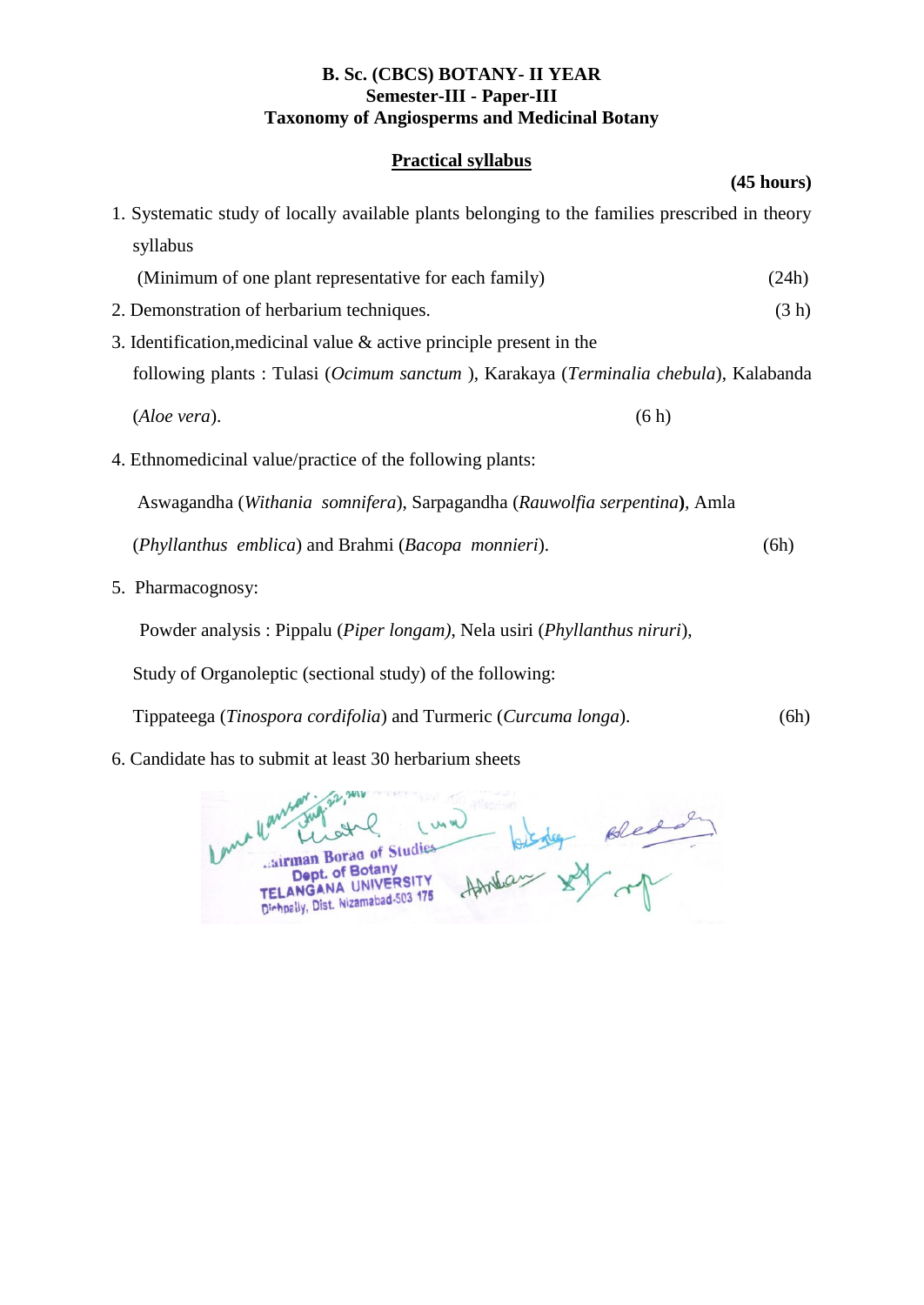### **B. Sc. (CBCS) BOTANY- II YEAR Semester-IV- Paper IV Plant Anatomy, Embryology and Palynology**

### **Theory syllabus**

|                                                                                               | <b>Credits-4</b><br>(60 hours) |
|-----------------------------------------------------------------------------------------------|--------------------------------|
| UNIT - I:                                                                                     |                                |
| 1. Meristems: Types, histological organization of shoot and root apices and theories.         | (3h)                           |
| 2. Tissues and Tissue Systems: Simple, complex and special tissues.                           | (6h)                           |
| 3. Leaf: Ontogeny, diversity of internal structure; stomata and epidermal outgrowths.         | (6h)                           |
| <b>UNIT-II</b>                                                                                |                                |
| 4. Stem and root anatomy: Vascular cambium - Formation and function.                          | (3h)                           |
| 5. Anomalous secondary growth of Stem - Achyranthes, Boerhaavia, Bignonia, Dracaena;          |                                |
| Root- <i>Beta vulgaris</i>                                                                    | (5h)                           |
| 6. Wood structure: General account. Study of local timbers – Teak ( <i>Tectona grandis</i> ), |                                |
| Rosewood, (Dalbergia latifolia), Red sanders, (Pterocarpus santalinus) Nallamaddi             |                                |
| (Terminalia tomentosa) and Neem (Azadirachta indica).                                         | (7h)                           |

### **UNIT - III**

| 7. Introduction: History and importance of Embryology.                          | (2h) |
|---------------------------------------------------------------------------------|------|
| 8. Anther structure, Microsporogenesis and development of male gametophyte.     | (6h) |
| 9. Ovule structure and types; Megasporogenesis; types and development of female |      |
| gametophyte.                                                                    | (7h) |
|                                                                                 |      |

### **UNIT-IV**

- 10. Pollination Types; Pollen pistil interaction. Fertilization. (4h)
- 11. Endosperm Development and types. Embryo development and types; Polyembryony and Apomixis - an outline. (5h)
- 12. Palynology- Pollen morphology, NPC system and application of Palynology. (6h)

me Hansan Howland of the mother Luna la airman Borag of Studies Dept. of Botany<br>Dept. of Botany<br>TELANGANA UNIVERSITY TELANGANA UNIVERSITY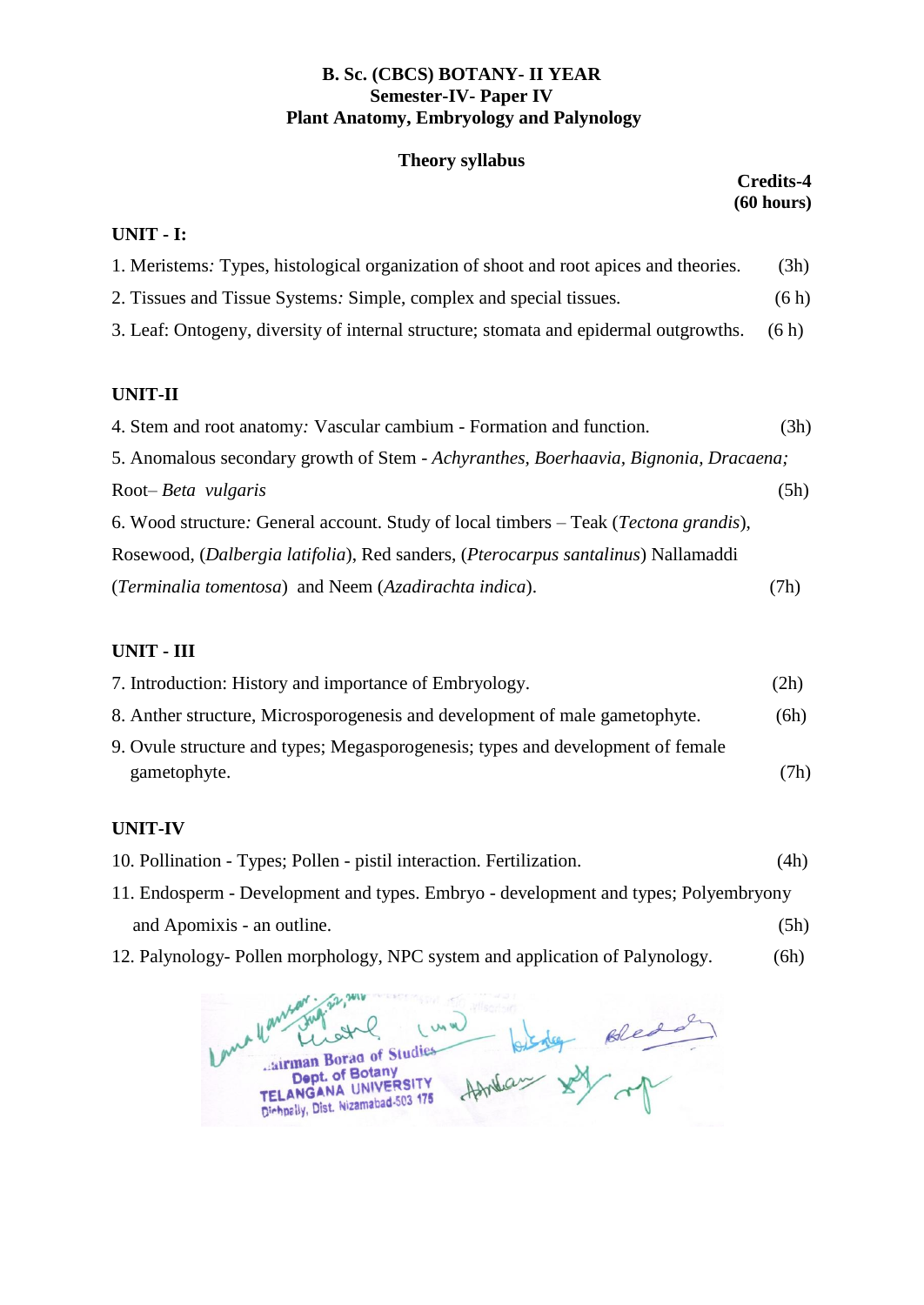Bhattacharya et. al. 2007. A textbook of Palynology, Central, New Delhi.

Bhojwani, S. S. and S. P. Bhatnagar. 2000. The Embryology of Angiosperms (4th Ed.), Vikas Publishing House, Delhi.

M.R.Saxena- A textbook of Palynology.

Vashista- A textbook of Anatomy.

P.K.K.Nair- A textbook of Palynology.

Esau, K. 1971. Anatomy of Seed Plants. John Wiley and Son, USA.

Johri, B. M. 1984. Embryology of Angiosperms. Springer-Verleg, Berlin.

Kapil, R. P. 1986. Pollination Biology. Inter India Publishers, New Delhi.

Maheswari, P. 1971. An Introduction to Embryology of Angiosperms. McGraw Hill Book Co., London.

bling Blead 1 Un un airman Borag of Studies Dept. of Botany Andas Dept. of Botany<br>ANGANA UNIVERSITY TELANGANA UNIVERSITY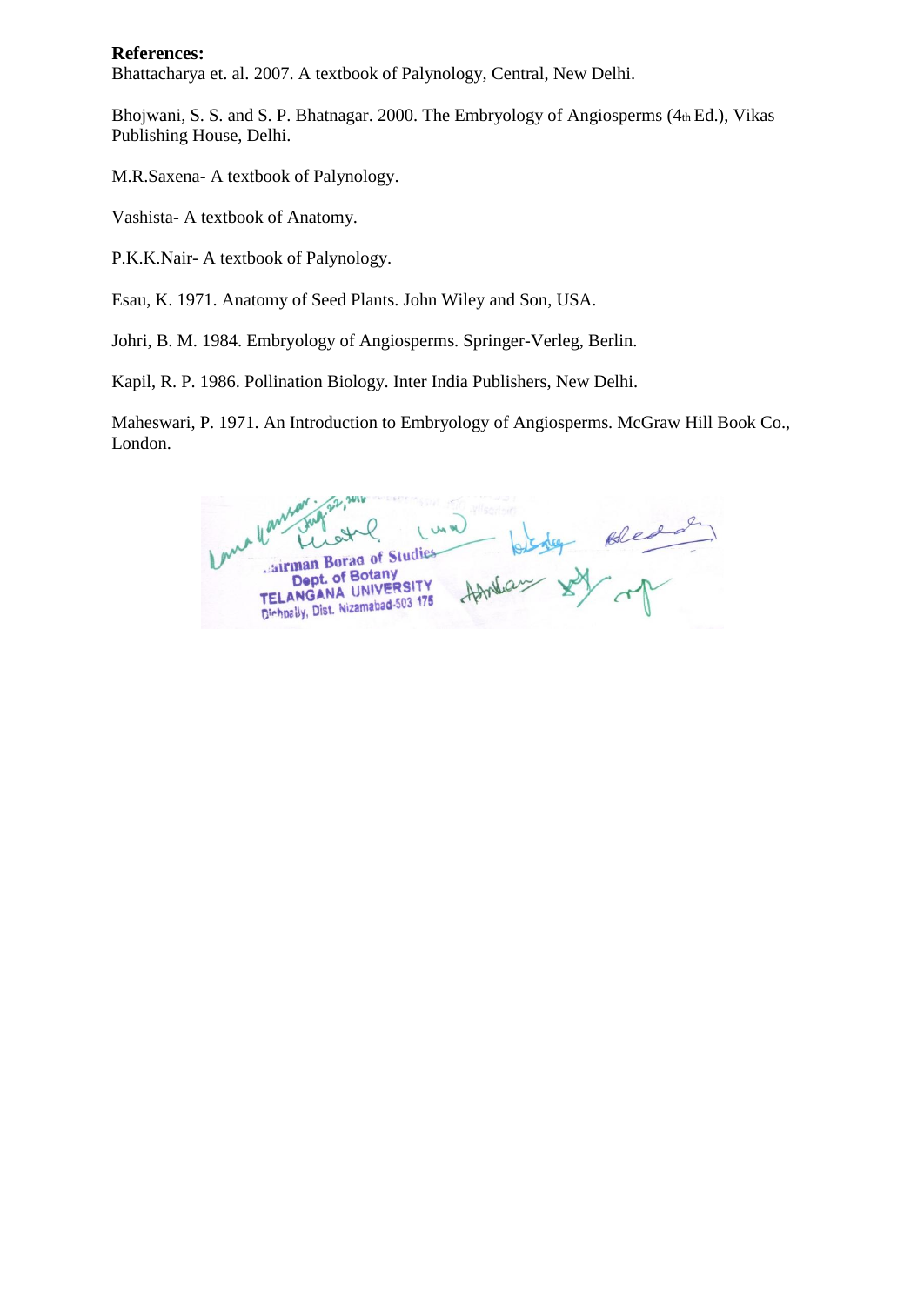### **B. Sc. (CBCS) BOTANY- II YEAR Semester-IV- Paper IV Plant Anatomy, Embryology and Palynology**

### **Practical syllabus**

**Suggested Laboratory Exercises:**

### **(45 hours)**

| 1. Demonstration of double staining technique.                                       | (3 h) |
|--------------------------------------------------------------------------------------|-------|
| 2. Tissue organization in root and shoot apices using permanent slides               | (3 h) |
| 3. Preparation of double stained Permanent slides                                    |       |
| Primary structure: Root - Cicer, Canna; Stem – Tridax, Sorghum                       | (6h)  |
| Secondary structure: Root - Tridax sp.; Stem - Pongamia                              |       |
| Anomalous secondary structure: Examples as given in theory syllabus.                 | (6h)  |
| 4. Stomatal types using epidermal peels.                                             | (3 h) |
| 5. Microscopic study of wood in T.S., T.L.S. and R.L.S.                              | (6h)  |
| 6. Structure of anther and microsporogenesis using permanent slides.                 | (3 h) |
| 7. Structure of pollen grains using whole mounts - Hibiscus, Acacia and Grass).      | (3 h) |
| 8. Pollen viability test using Evans Blue – <i>Hibiscus</i>                          | (3 h) |
| 9. Study of ovule types and developmental stages of embryo sac.                      | (3 h) |
| 10. Structure of endosperm (nuclear and cellular); Developmental stages of dicot and |       |
| monocot embryos using permanent slides.                                              | (3 h) |
| 11. Isolation and mounting of embryo (using Cymopsis / Senna / Crotalaria)           | (3 h) |

Homes sy op I Us us EL ANGANA UNIVERSITY<br>Dept. of Botany<br>TELANGANA UNIVERSITY<br>Dishpally, Dist. Nizamabad-503 175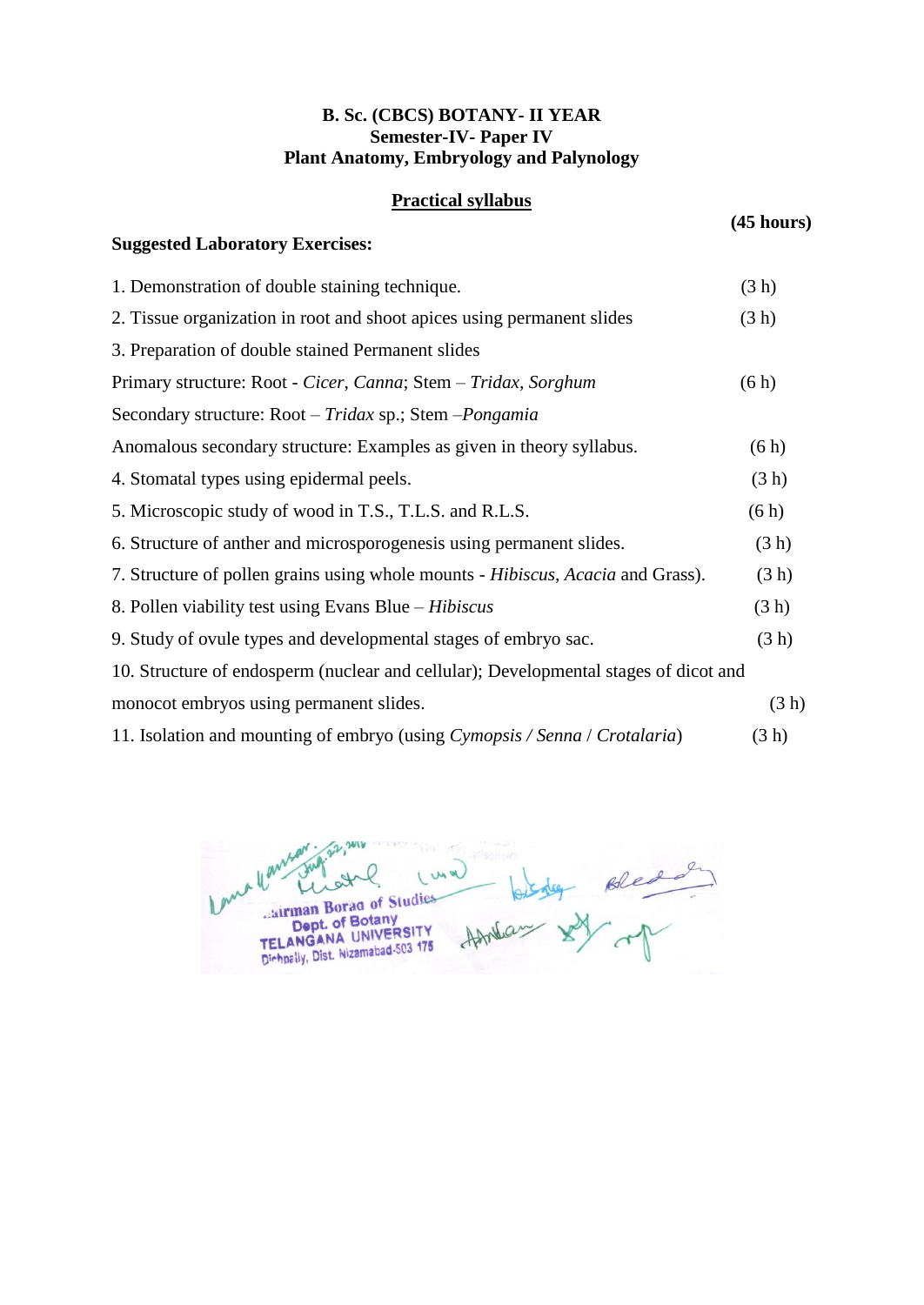### **B. Sc. Botany- III Year Semester-V - Paper-V (Core) Cell Biology and Genetics**

### **Theory Syllabus**

| Unit - I:                                                                                                                                                                | Credits-3<br>45 hours |
|--------------------------------------------------------------------------------------------------------------------------------------------------------------------------|-----------------------|
| 1. Plant cell envelope: Ultra structure of cell wall, molecular organization of cell membranes.                                                                          |                       |
|                                                                                                                                                                          | (4h)                  |
| 2. Nucleus: Ultra structure, Nucleic acids - Structure of DNA, types and functions of RNA.                                                                               |                       |
|                                                                                                                                                                          | (4h)                  |
| 3. Chromosomes: Morphology, organization of DNA in a chromosome, Euchromatin and<br>Heterochromatin, Karyotype. DNA Replication. Special types of chromosomes: Lampbrush |                       |
| Polytene and B - chromosomes.                                                                                                                                            | (7h)                  |
| Unit - II:                                                                                                                                                               |                       |
| 4. Extra nuclear genome: Mitochondrial and plastid DNA, plasmids.                                                                                                        | (3 h)                 |
| 5. Cell division: Cell and its regulation; mitosis, meiosis and their significance                                                                                       | (3h)                  |
| 6. Mendelism: Laws of inheritance. Genetic interactions - Epistasis, Complementary,<br>Supplementary and inhibitory genes.                                               | (5h)                  |
| Unit - III:                                                                                                                                                              |                       |
| 7. Linkage: A brief account and theories of Linkage. Crossing over: Mechanism<br>and theories of crossing over.                                                          | (4h)                  |
| 8. Genetic maps: Construction of genetic maps with Two point and Three point test cross<br>data.                                                                         | (3h)                  |
| 9. Mutations: Chromosomal aberrations - structural and numerical changes; Gene mutations,<br>Transposable elements.                                                      | (3 h)                 |
| Unit-IV                                                                                                                                                                  |                       |

| 10. Gene Organization - Structure of gene, Genetic code, Method of Replication of DNA in |  |      |  |
|------------------------------------------------------------------------------------------|--|------|--|
| Eukaryotes & Prokaryotes                                                                 |  | (3h) |  |
| 11. Mechanism of transcription in Prokaryotes and Eukaryotes, translation                |  | (4h) |  |

12. Regulation of gene expression in prokaryotes (*Lac* and *Trp* Operons). (2h)

ma llan  $\overline{\rho}$ Luna Howland with one of u airman Borad of Studies Cairman Borad of Studies<br>Dept. of Botany<br>TELANGANA UNIVERSITY<br>Dishpally, Dist. Nizamabad-503 175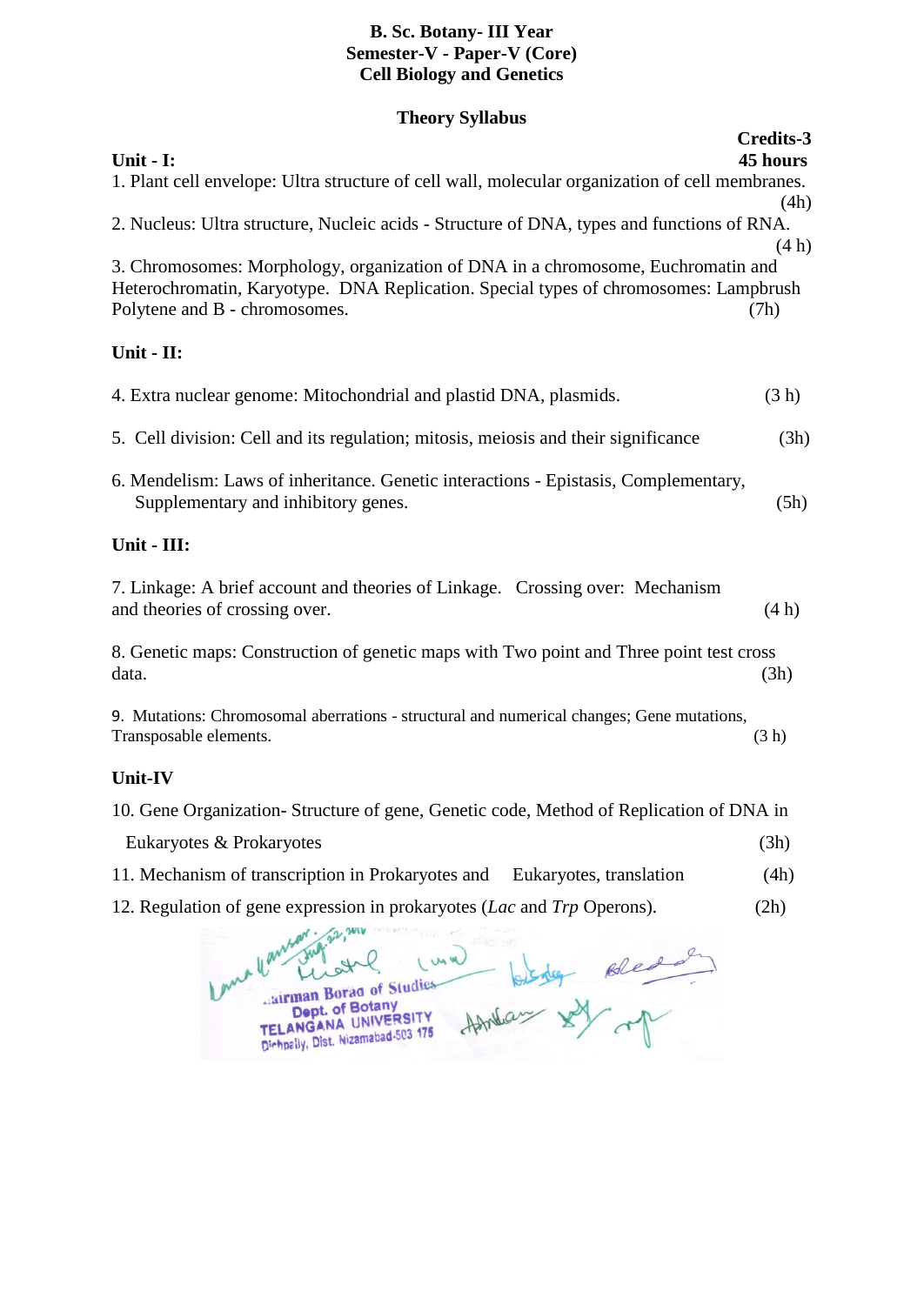- 1. Sharma, A. K. and A. Sharma. 1999. Plant Chromosomes: Analysis, Manipulation and Engineering. Harward Academic Publishers, Australia.
- 2. Shukla, R. S. and P. S. Chandel. 2007. Cytogenetics, Evolution, Biostatistics and Plant Breeding. S.Chand & Company Ltd., New Delhi.
- 3. Singh, H. R. 2005. Environmental Biology. S. Chand & Company Ltd., New Delhi.
- 4. Snustad, D. P. and M. J. Simmons. 2000. Principles of Genetics. John Wiley & Sons, Inc., U S A.
- 5. Strickberger, M. W. 1990. Genetics (3rd Ed.). Macmillan Publishing Company.
- 6. Verma, P. S. and V. K. Agrawal. 2004. Cell Biology, Genetics, Molecular Biology, Evolution and Ecology. S. Chand & Company Ltd., New Delhi.

antar de Bledo airman Borag of Studies Dept. of Botany Astribucy Dept. of Botally<br>TELANGANA UNIVERSITY TELANGANA UNIVERSITY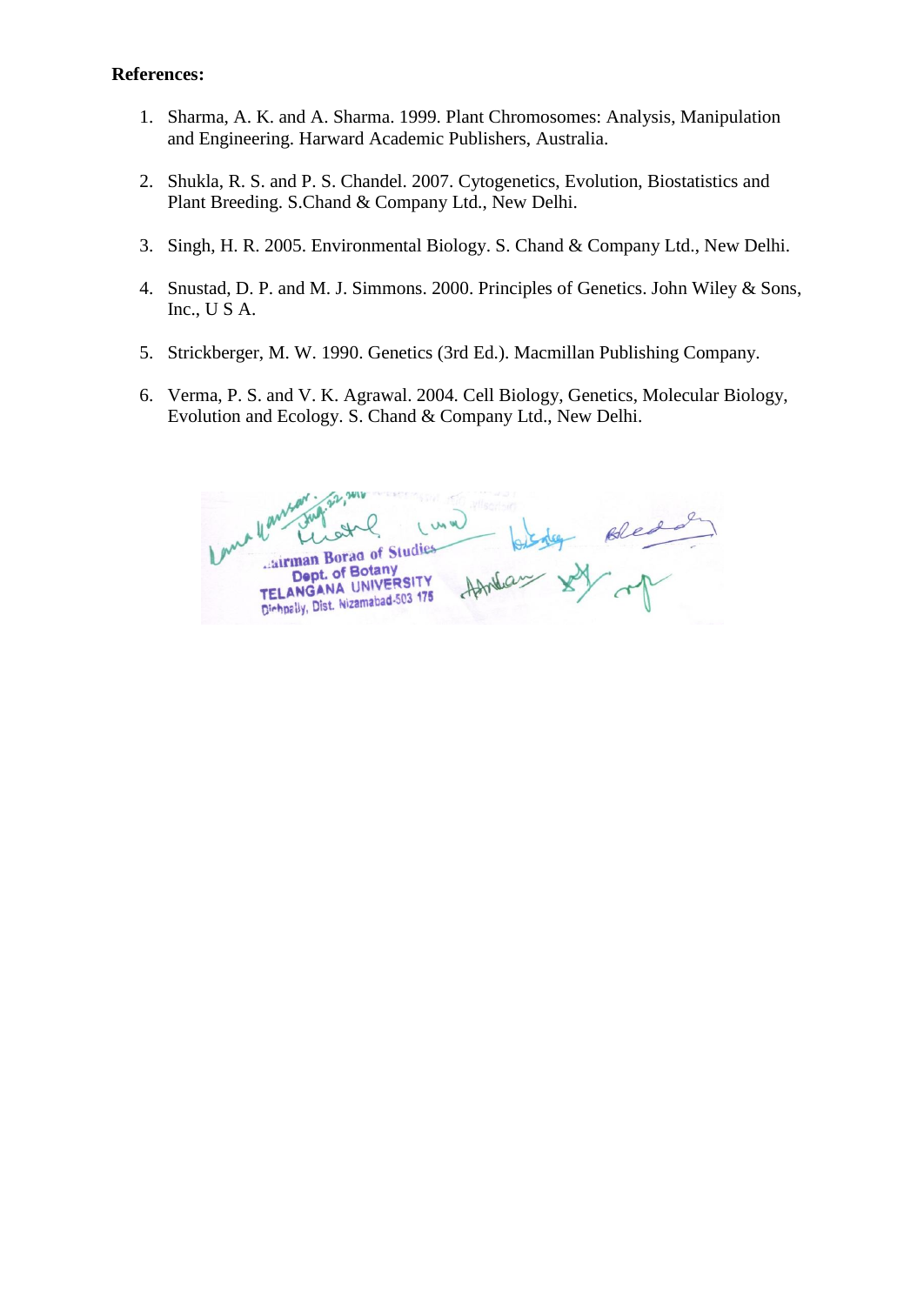### **B. Sc. (CBCS) Botany- III Year Semester-V - Paper-V (Core) Cell Biology and Genetics**

### **Practical Syllabus**

### **(45 hours)**

| 1. Demonstration of cytochemical methods: Fixation of plant material and nuclear staining      |       |  |
|------------------------------------------------------------------------------------------------|-------|--|
| for mitotic and meiotic studies.                                                               | (6h)  |  |
| 2. Study of various stages of mitosis using cytological preparation of Onion root tips.        | (6h)  |  |
| 3. Study of various stages of meiosis using cytological preparation of Onion flower buds. (3h) |       |  |
| 5. Solving genetic problems related to monohybrid, dihybrid ratio incomplete dominance and     |       |  |
| interaction of genes (minimum of six problems in each topic).                                  | (12h) |  |
| 6. Construction of linkage maps; two and three point test cross.                               | (6h)  |  |
| 7. Study of ultra structure of cell organelles using photographers.                            | (6h)  |  |

8. Study of Special types of Chromosomes (6h)

However in the selection  $\omega$ airman Borad of Studies Dept. of Botany Dept. of Botany<br>TELANGANA UNIVERSITY TELANGANA UNIVERSITY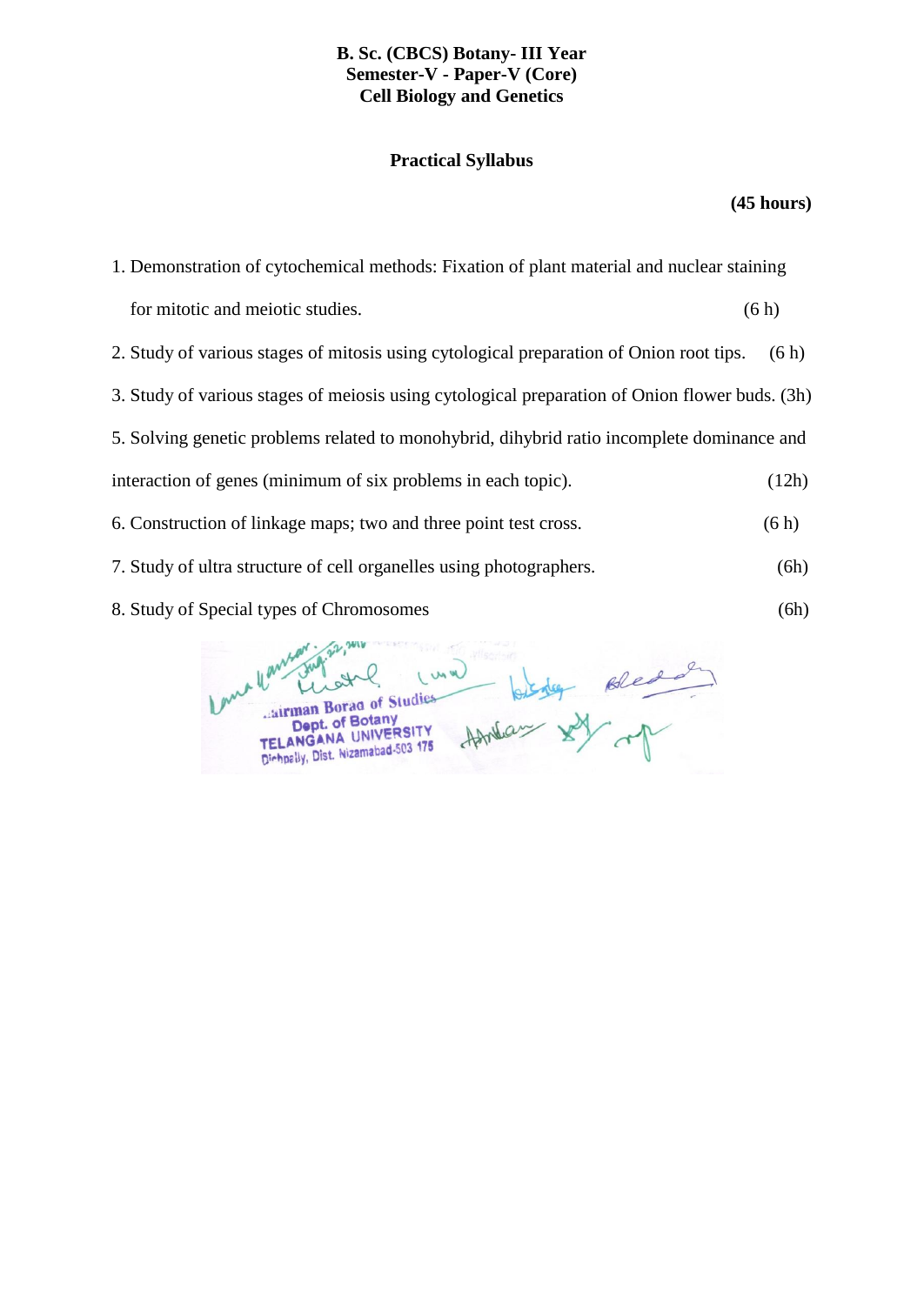### **B. Sc. (CBCS) Botany-III Year Semester-V - Paper VI Elective Paper (Discipline centric) Ecology & Biodiversity**

### **Theory Syllabus**

### **Credits-3 (45 hours)**

### **UNIT - I**

| 1. Concept and components of Ecosystem. Energy flow, food chains, food webs, ecological |      |
|-----------------------------------------------------------------------------------------|------|
| pyramids, Biogeochemical cycles - Carbon Cycle                                          | (4h) |
| 2. Definition of Environment: Atmosphere (Troposphere, Stratosphere, Mesosphere,        |      |
| Ionosphere), Hydrosphere, Lithosphere & Biosphere.                                      | (3h) |
| 3. Plants and environment: Ecological factors - Climatic (Light and Temperature), and   |      |
| biotic. Ecological adaptations of plants.                                               | (5h) |

### **UNIT - II**

| 4. Edaphic Factors: Soil-Formation-Weathering, mode of formation-residual; Transported: |      |  |
|-----------------------------------------------------------------------------------------|------|--|
| Colluvial, Alluvial, Glacial & Eolian. Soil erosion & Conservation.                     | (4h) |  |
| 5. Population ecology: Natality, Mortality, Growth curves, Ecotypes & Ecads.            | (4h) |  |
| 6. Community ecology: Frequency, density cover, Life forms & Biological spectrum.       | (4h) |  |

### **UNIT- III**

| 7. Community Dynamics: Succession - Serial stages, Modification of physical environment, |      |  |
|------------------------------------------------------------------------------------------|------|--|
| Climax formation with reference to Hydrosere and Xerosere.                               | (4h) |  |
| 8. Production ecology: Concepts of productivity - Primary and Secondary Productivity.    | (4h) |  |
| 9. Biodiversity: Concepts, Convention of Biodiversity - Earth Summit (Copenhagan).       |      |  |
|                                                                                          |      |  |

### **UNIT - IV**

| 10. Biodiversity- Levels, threats and value                                                     | (3h)  |
|-------------------------------------------------------------------------------------------------|-------|
| 11. Hot spots of India - North Eastern Himalayas, Western Ghats; Endemism.                      | (3 h) |
| <b>IUCN</b> categories, RED data book                                                           |       |
| 12. Principles of conservation – <i>Insitu</i> and <i>Exsitu</i> . Role of organizations in the |       |
| conservation of Biodiversity - WWF and NBPGR.                                                   | (3h)  |

 $M_{\odot}$ **WAN** airman Borag of Studies Cairman Borad of Studies<br>Dept. of Botany<br>TELANGANA UNIVERSITY<br>Dishpaly, Dist. Nizamabad-503 175 Aftheway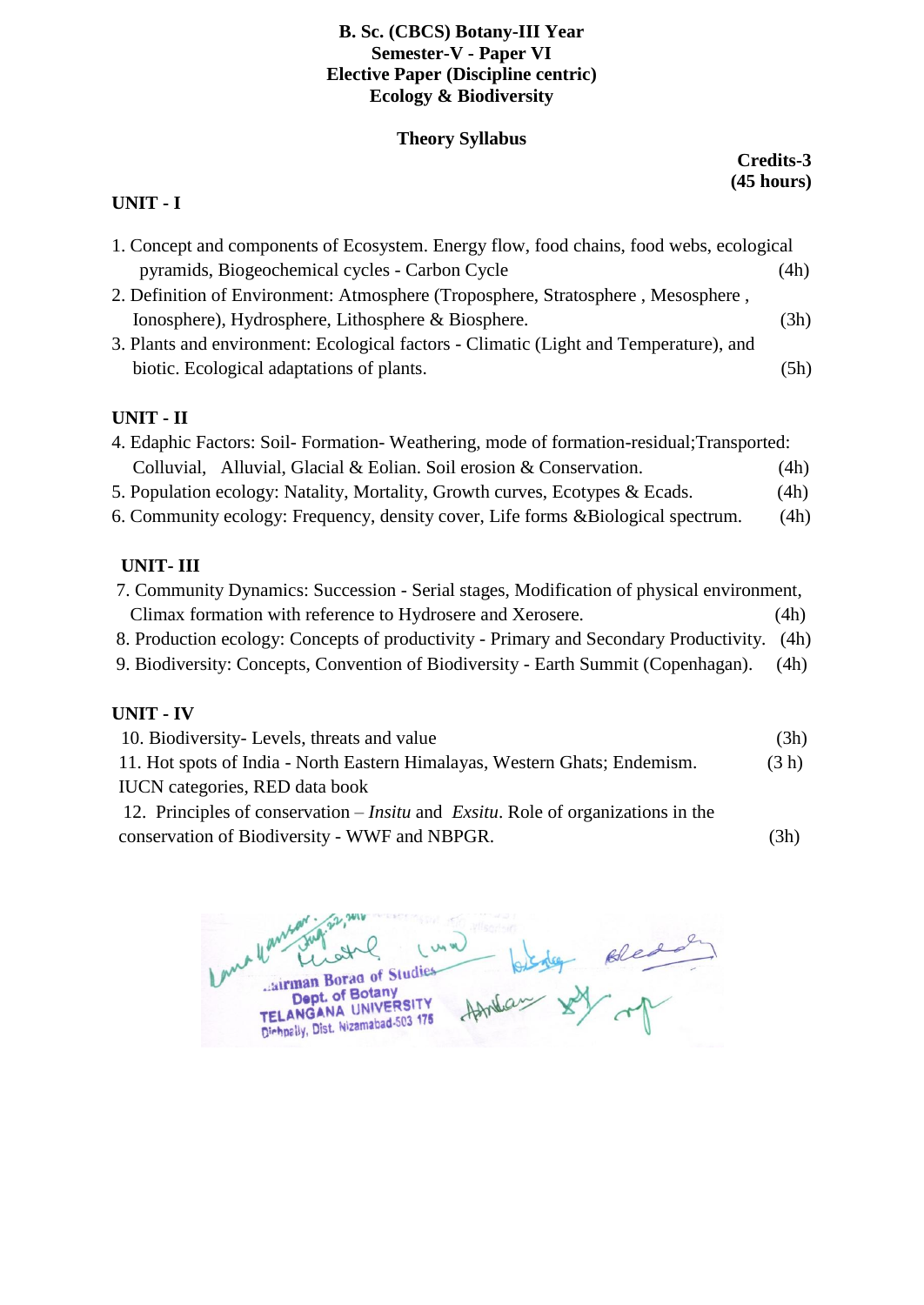- 1. Bharucha, E. 2005. Textbook of Environmental Studies for Undergraduate Courses. Universities Press (India) Private Limited, Hyderabad.
- 2. Khitoliya, R. K. 2007. Environmental Pollution Management and Control for Sustainable Development. S. Chand & Company Ltd., New Delhi.
- 3. Michael, S. 1996. Ecology. Oxford University Press, London.
- 4. Mishra. D. D. 2008. Fundamental Concepts in Environmental Studies. S. Chand & Company Ltd.,New Delhi.
- 5. Odum, E. P. 1983. Basics of Ecology. Saunder's International Students Edition, Philadelphia.
- 6. Sharma, P. D. 1989. Elements of Ecology. Rastogi Publications, Meerut.
- 7. Verma, P. S. and V. K. Agrawal. 2006. Genetics. S. Chand & Company Ltd., New Delhi

Howlas sy you airman Borag of Studies Dept. of Botany ANGANA UNIVE TELANGANA UNIVERSITY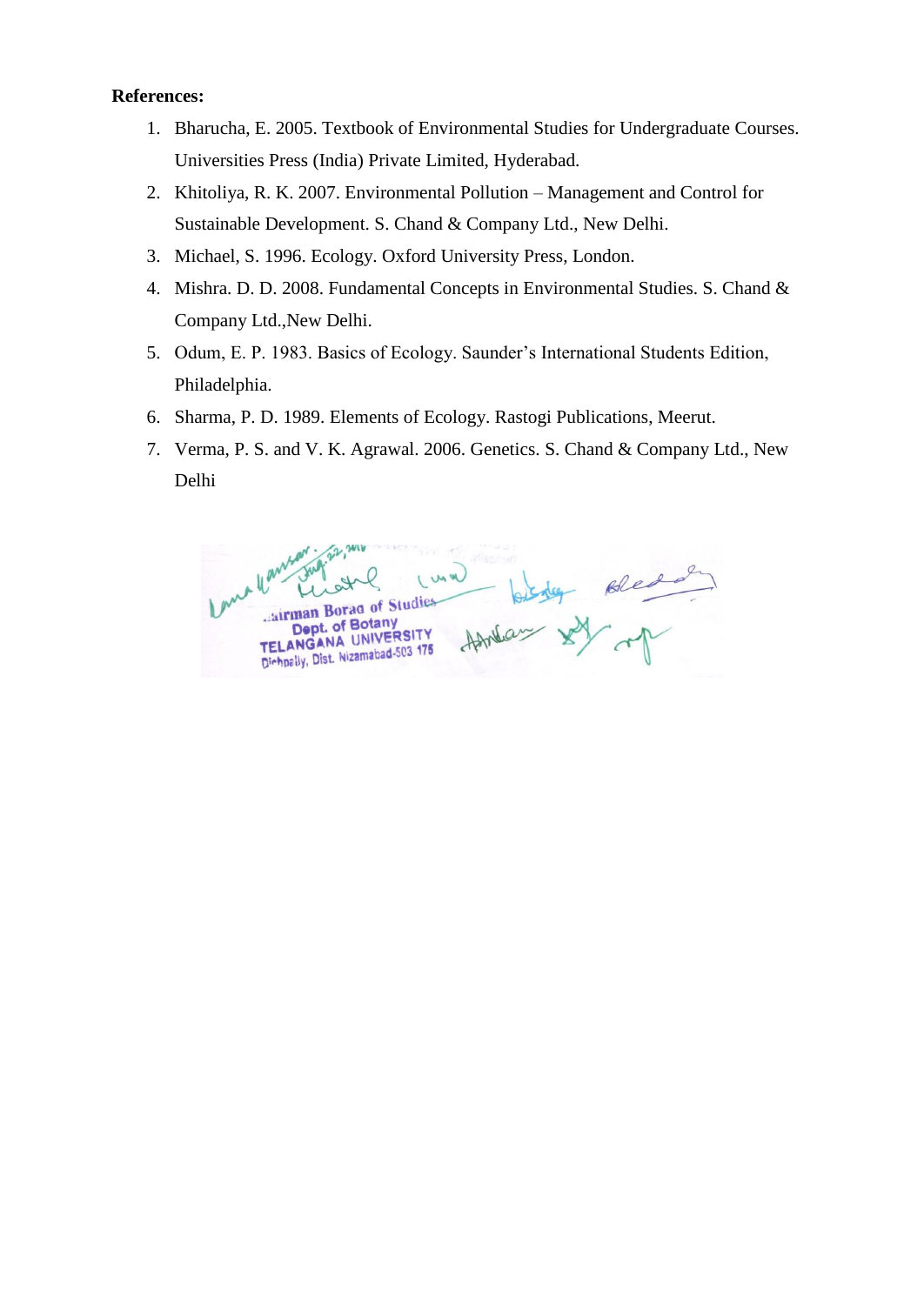### **B. Sc. (CBCS) Botany-III Year Semester-V - Paper VI Elective Paper-I (Discipline centric) Ecology & Biodiversity**

### **Practical Syllabus**

### **45 hours**

| 1. Study of plant communities by Quadrat Method                                       | (9h)  |
|---------------------------------------------------------------------------------------|-------|
| 2. Estimation of carbonates and bicarbonates in the given water sample.               | (6h)  |
| 3. Determination of soil texture (composition of clay, sand silt etc.) and pH.        | (6h)  |
| 4. Study of morphological and anatomical characteristics of plant communities using   |       |
| locally available plant species: Hydrophytes (Eichhornia, Hydrilla, Pistia, Nymphaea, |       |
| Vallisneria), Xerophytes: (Asparagus, Opuntia, Euphorbia spp), Halophytes             |       |
| (Rhizophora, Avicennia).                                                              | (12h) |
| 5. Value of biodiversity                                                              | (12h) |
|                                                                                       |       |

- a) Medicinal value: *Catharanthus, Tinospora* and *Emblica*
- b) Timber Value: *Acacia, Tectona* and *Azardirachta*
- c) Aesthetic Value: *Mangifera, Ficus, Ocimun*

um/ Howland soledan airman Borag of Studies Dept. of Botany Dept. of Botary<br>TELANGANA UNIVERSITY TELANGANA UNIVERSITY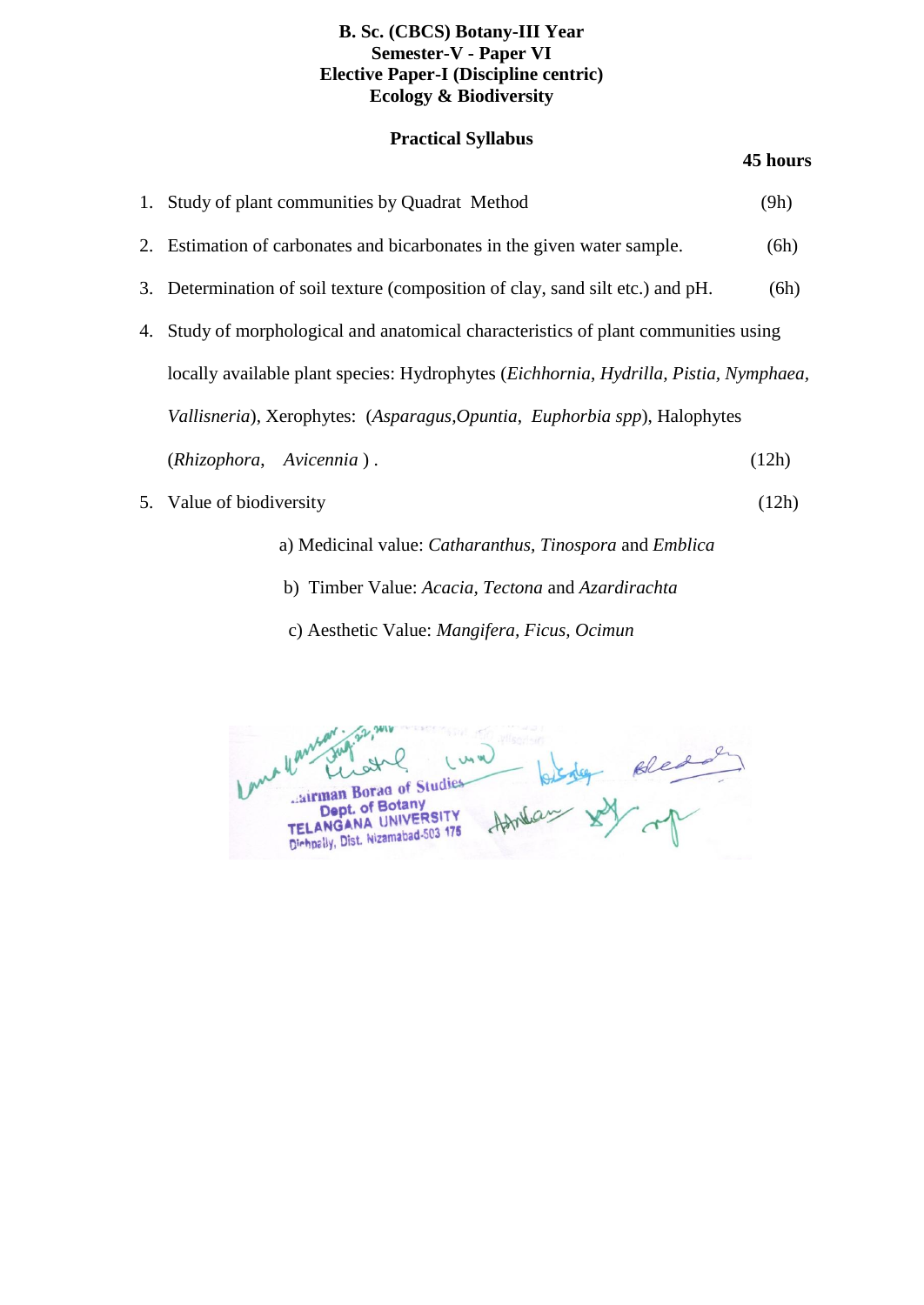### **B. Sc. (CBCS) BOTANY: III YEAR Semester-V - Paper VII Elective Paper-II (Inter disciplinary) Horticulture**

### **Theory Syllabus**

**Credits-3**

| UNIT - I                                                                              |                                                                                                                                               | (45 hours) |
|---------------------------------------------------------------------------------------|-----------------------------------------------------------------------------------------------------------------------------------------------|------------|
|                                                                                       | 1. Definition, branches, scope and economic importance of horticultural crops                                                                 | (2h)       |
|                                                                                       | 2. Nutritive value of fruits and vegetables                                                                                                   | (3h)       |
|                                                                                       | 3. Classification of horticultural crops based on -Climatic requirements, Season of                                                           |            |
|                                                                                       | growth, Plant parts used for consumption and Botanical classification                                                                         | (5h)       |
|                                                                                       | <b>UNIT - II</b>                                                                                                                              |            |
| 4. Manures: Definition, importance of manures FYM (compost), oil cakes, green manure, |                                                                                                                                               |            |
|                                                                                       | Organic manures and vermi-compost.                                                                                                            | (3h)       |
| 5. Natural Propagation: By seeds, Vegetative Structures like Bulbs, Tubers, Corms,    |                                                                                                                                               |            |
|                                                                                       | Rhizomes, Root stock, runners, Offsets and suckers.                                                                                           | (4h)       |
|                                                                                       | 6. Artificial Propagation: Cutting, Layering, Grafting and Budding                                                                            | (4h)       |
|                                                                                       | <b>UNIT - III</b>                                                                                                                             |            |
|                                                                                       | 7. Application of the following plant growth regulators in horticulture -<br>Auxins, Gibberellins, Cytokinins, Ethylene and Brassinosteroids. | (3h)       |
|                                                                                       | 8. Green house technology- definition, types, layout, construction, irrigation systems,                                                       |            |
|                                                                                       | care and attention, hardening of plants.                                                                                                      | (3h)       |
|                                                                                       | 9. Horticulture as a business definition and nature, organization, planning and operation                                                     |            |
|                                                                                       | of horticulture farm business.                                                                                                                | (3h)       |
|                                                                                       |                                                                                                                                               |            |

### **UNIT- IV**

10. Soil and climatic requirements of horticultural crops, Selection of site, planning, training, pruning and Cropping system; Garden implements and their uses. (5h) 11. Management: Orchard management, Nutrition management, Water management

- and Weed Management. (4h)
- 12. Organic Farming; Bonsai techniques. (6h)

- hanny I usa Homes sy op airman Borag of Studies Dept. of Botany Dept. of Botany<br>TELANGANA UNIVERSITY TELANGANA UNIVERSITY<br>Dishpelly, Dist. Nizamabad-503 175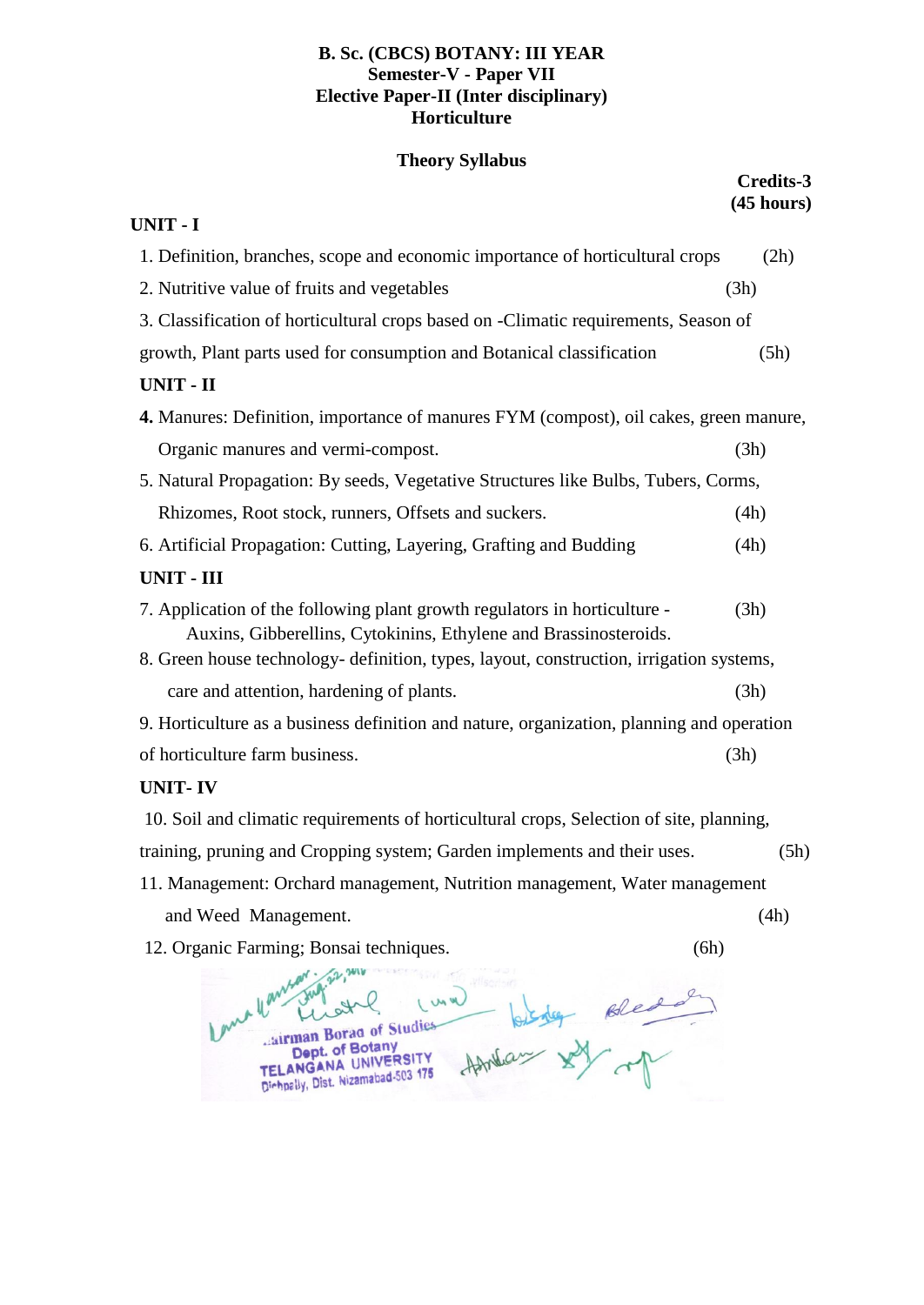1. Bhattacharjee.S.K. 2006. Amenity Horticulture, Biotechnology and Post harvest technology. Pointer publishers. Jaipur

2. Chadha, K.L. 2001, Handbook of Horticulture, ICAR, New Delhi.

3. Chandra, R. and M. Mishra. 2003. Micropropagation of horticultural crops. International Book Distributing Co., Lucknow.

4. Chattopadhyaya, P.K.2001. A text book on Pomology (Fundamentals of fruit growing) Kalyani Publication, New Delhi

5. Christopher, E.P. 2001. Introductory Horticulture, Biotech Books, New Delhi

6. Edmond, J.B. T.L.Senn, F.S. Andrews and P.G.Halfacre, 1975. Fundamentals of Horticulture, Tata MC. Graw Hill Publishing Co.New Delhi

7. George Acquaah, 2002, Horticulture-principles and practices. Prentice-Half of India pvt. Ltd., New Delhi.

8. Hartman, H.T. and Kester, D.E. 1986. Plant propagation – Principles and Practices – Prentice Hall of India Ltd., New Delhi.

9. Jacob John. P. 2008. A hand book of post harvest management of fruits and vegetables. Daya publishers.

10. Jitendra Singh. 2006. Basic Horticulture. Kalyani Publishers, New Delhi.

11. Rajan, S. and B.L. Markose. 2007. Propagation of horticultural crops. New India Publishing, New Delhi.

12. Shanmugavelu, K.G., N. Kumar and K.V. Peter. 2005. Production technology of spices and plantation crops. Agrobios, Jodhpur.

13. Singh, D.K. 2008. Hi-tech horticulture. Agrotech publishers, Udaipur

14. Singh, N.P. 2005. Basic concepts of fruit science. International Book Distributing Co., Lucknow.

15. Surendra Prasad and U. Kumar. 1999. Principles of horticulture, Agro-botanica, Bikaner, India.

16. Sureshkumar, P. Sagar and Manish Kanwat. 2009. Post harvest physiology and quality management of fruits and vegetables. Agrotech publishers, Udaipur

17. Utpal Banerjee. 2008. Horticulture. Mangal Deep publishers

18. Vijaikumar UmRao. 2008. Horticulture terms – Definitions and Terminology. IBD publishers, Dehradun

19. Adams, C.R. and M. P. Early. 2004. Principles of horticulture. Butterworth –Heinemam, Oxford University Press.

20. Bansil. P.C. 2008. Horticulture in India. CBS Publishers and Distributors, New Delhi.

21. Kumar, N.1997. Introduction to Horticulture, Rajalakshmi Publication, Nagercoil.<br>
We will be a street to the wind of the street of the wind of the wind of the wind of the wind of the wind of the wind of the wind of the Handar XX op airman Borag of Studies Dept. of Botany Dept. OF BOLARY<br>TELANGANA UNIVERSITY TELANGANA UNIVERSITY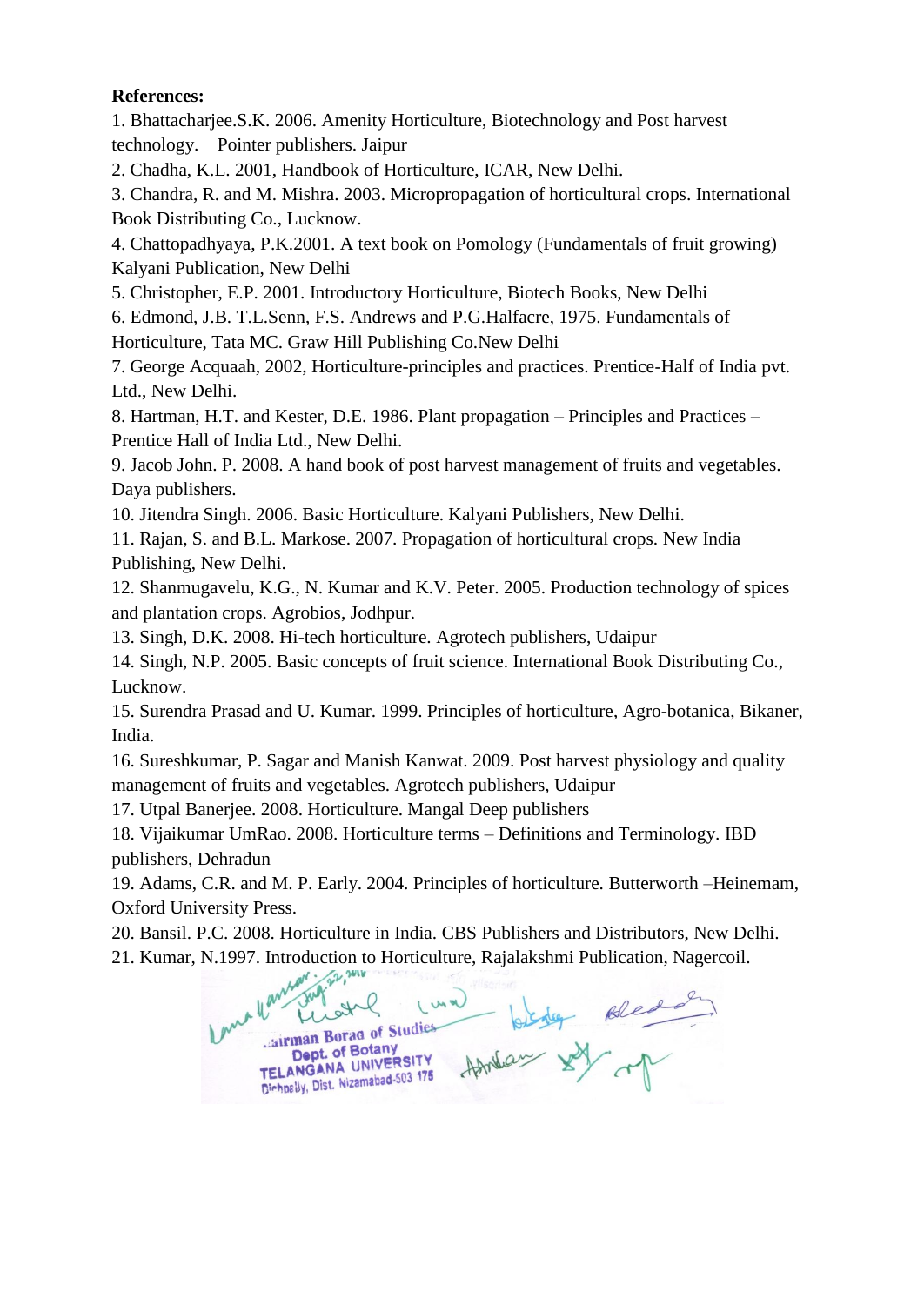### **B. Sc. (CBCS) BOTANY: III YEAR Semester-V - Paper VII Elective Paper-II (Inter disciplinary) Horticulture**

### **Practical Syllabus**

|    |                                                                                                                                                       | $(45 \text{ hours})$ |  |
|----|-------------------------------------------------------------------------------------------------------------------------------------------------------|----------------------|--|
| 1. | Garden tools and implements.                                                                                                                          | (3h)                 |  |
|    | 2. Identification and description of any two varieties/hybrids of tropical and subtropical                                                            |                      |  |
|    | vegetable, fruit, flower and ornamental crops.                                                                                                        | (3h)                 |  |
|    | 3. Propagation practices by seed, Vegetative propagation (Rhizome, bulb, corm),                                                                       |                      |  |
|    | cutting, layering, budding, grafting with two examples.                                                                                               | (9h)                 |  |
|    | 4. Seed propagation-seed treatments, sowing and seedling production.                                                                                  | (6h)                 |  |
| 5. | Nursery practices, transplanting, field preparation, sowing/planting, use of herbicides,<br>top dressing of fertilizers and use of growth regulators. | (6h)                 |  |
|    | 6. Nursery containers, media, potting and repotting of plants, hardening of plants in                                                                 |                      |  |
|    | nursery, shade regulation in nursery, plant protection in nursery plants                                                                              |                      |  |
|    | (Demonstration)                                                                                                                                       | (6h)                 |  |
|    | 7. Packing nursery plants for local and long distance markets. (Demonstration)                                                                        | (3h)                 |  |
|    | 8. Making of organic-compost.                                                                                                                         | (9h)                 |  |

- len However in the one IMA Contract of Studies-<br>Dept. of Botany<br>TELANGANA UNIVERSITY<br>Dishpally, Dist. Nizamabad-503 175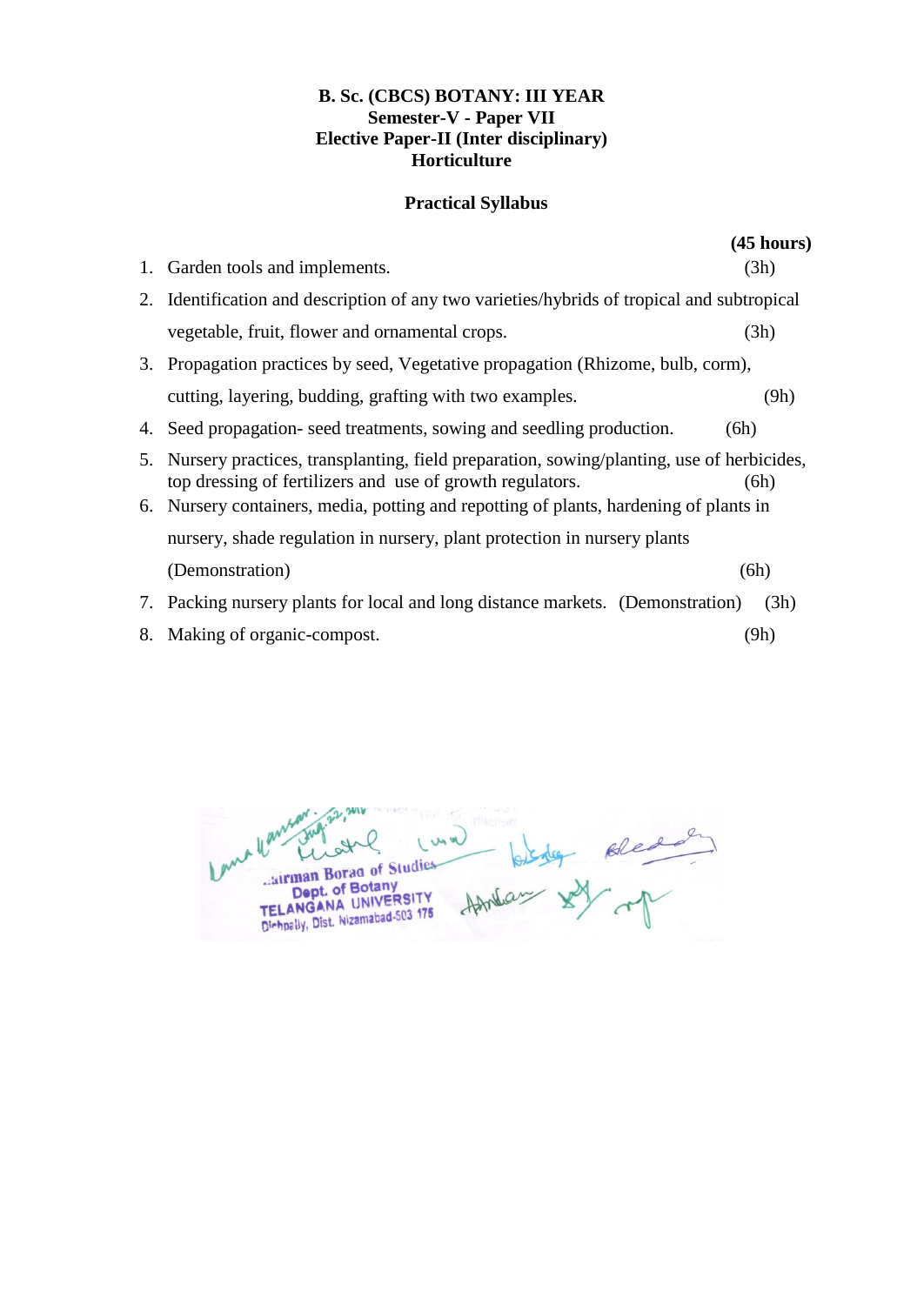### **B. Sc. (CBCS) Botany: III Year Semester-VI - Paper-VIII (Core) Plant Physiology**

### **Theory Syllabus**

### **Credits-3 (45 hours)**

#### **UNIT - I**

| 1. Water Relations: Importance of water to plant life, physical properties of water, diffusion,   |
|---------------------------------------------------------------------------------------------------|
| imbibition, osmosis; water, osmotic and pressure potentials; absorption, transport of water,      |
| (7h)<br>ascent of sap; transpiration; Stomatal structure and movements.                           |
| 2. Mineral Nutrition: Essential macro and micro mineral nutrients and their role; symptoms of     |
| mineral deficiency.<br>(3h)                                                                       |
| 3. Stress physiology: concept and plant responses to water, salt and temperature stresses<br>(2h) |
|                                                                                                   |
| <b>UNIT-II</b>                                                                                    |
| 4. Enzymes: Nomenclature, characteristics, mechanism and regulation of enzyme action, enzyme      |
| kinetics, factors regulating enzyme action.<br>(4h)                                               |
| 5. Photosynthesis: Photosynthetic pigments, absorption and action spectra; Red drop and Emerson   |
| enhancement effect; concept of two photosystems; mechanism of photosynthetic electron transport   |
| and evolution of oxygen; Factors effecting Photosynthesis, photophosphorylation                   |
| 6. Carbon assimilation pathways: C3, C4 and CAM.<br>(8h)                                          |
|                                                                                                   |
| UNIT - III                                                                                        |
| 7. Respiration: Aerobic and Anaerobic; Glycolysis, Krebs cycle; electron transport system,        |
| mechanism of oxidative phosphorylation, pentose phosphate pathway.<br>(6h)                        |

8. Translocation of organic substances: Mechanism of phloem transport; source-sink relationships.

(2h)

| UNIT-IV                                                                                        |      |
|------------------------------------------------------------------------------------------------|------|
| (GS-GOGAT, transamination)                                                                     | (4h) |
| 9. Nitrogen Metabolism: Biological nitrogen fixation, nitrate reduction, ammonia assimilation, |      |

- 10. Lipid Metabolism: Structure and function of lipids. (3h)
- 11. Growth and Development: Physiological effects of phytoharmones–Auxins, gibberellins,
- cytokinins, ABA, ethylene and Brassinosteroids (3h)
- 12. Physiology of flowering and photoperiodism. Role of Phytochrome in flowering. (3h)

Come yours Howland sole of Un W airman Borag of Studies Dept. of Botany Dept. of Botany<br>TELANGANA UNIVERSITY TELANGANA UNIVERSITY<br>Dichpelly, Dist. Nizamabad-503 175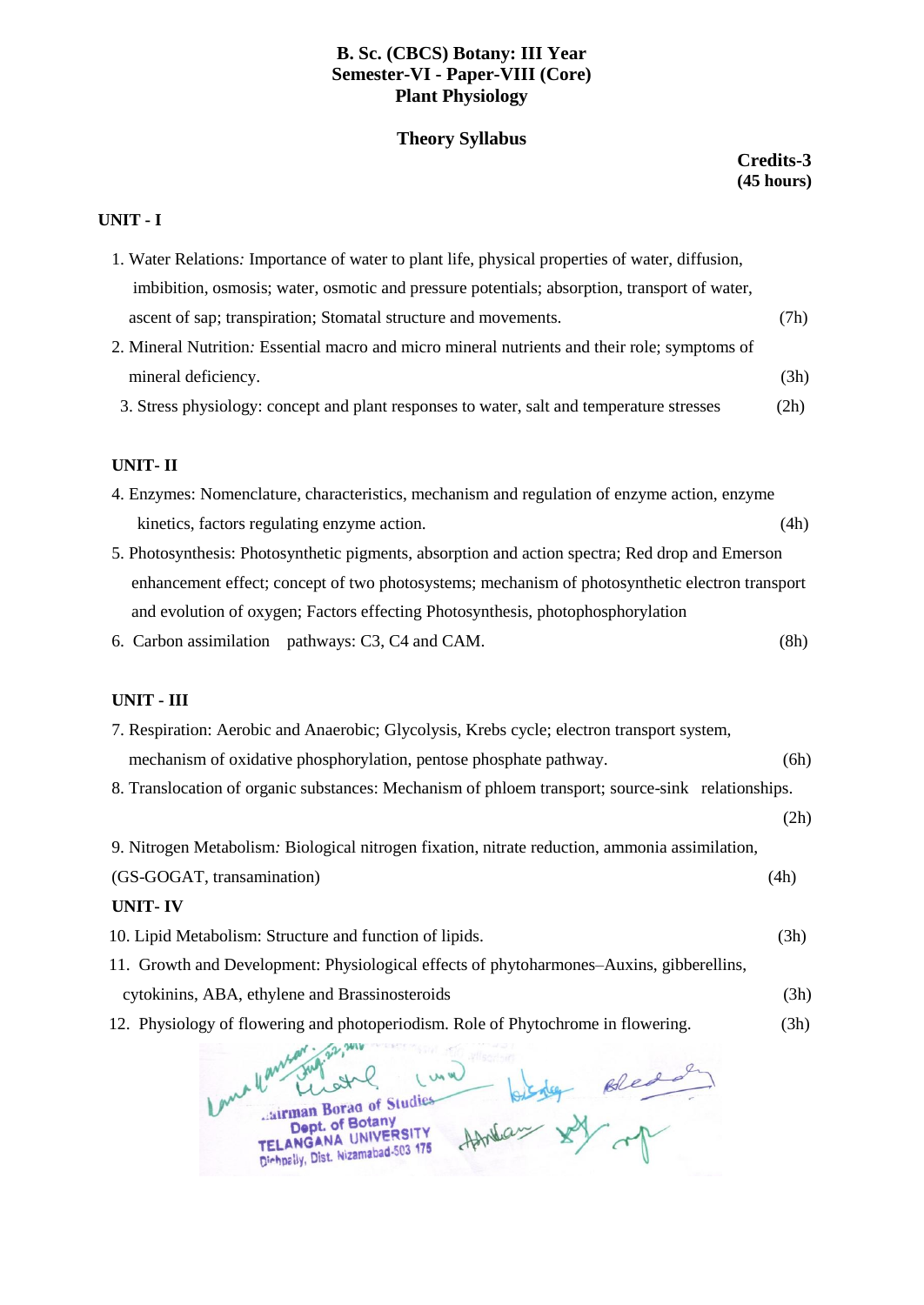- 1. Hopkins, W. G. 1995. Introduction to Plant Physiology. John Wiley & Sons Inc., New York, USA
- 2. Jain, J.L., S. Jain and Nitin Jain. 2008. Fundamentals of Biochemistry. S. Chand & Company Ltd., New Delhi.
- 3. Pandey, B. P. 2007. Botany for Degree Students: Plant Physiology, Biochemistry, Biotechnology, Ecology and Utilization of Plants. S. Chand & Company Ltd., New Delhi.
- 4. Salisbury, F. B. and C. W. Ross. 1992. Plant Physiology. 4th edn. (India Edition), Wordsworth, Thomson Learning Inc.,USA.
- 5. Taiz, L. and E. Zeiger. 1998. Plant Physiology (2nd Ed.). Sinauer Associates, Inc., Publishers, Massachusetts, USA.

of Bledo airman Borag of Studies Dept. of Botany Dept. of Botally<br>TELANGANA UNIVERS TELANGANA UNIVERSITY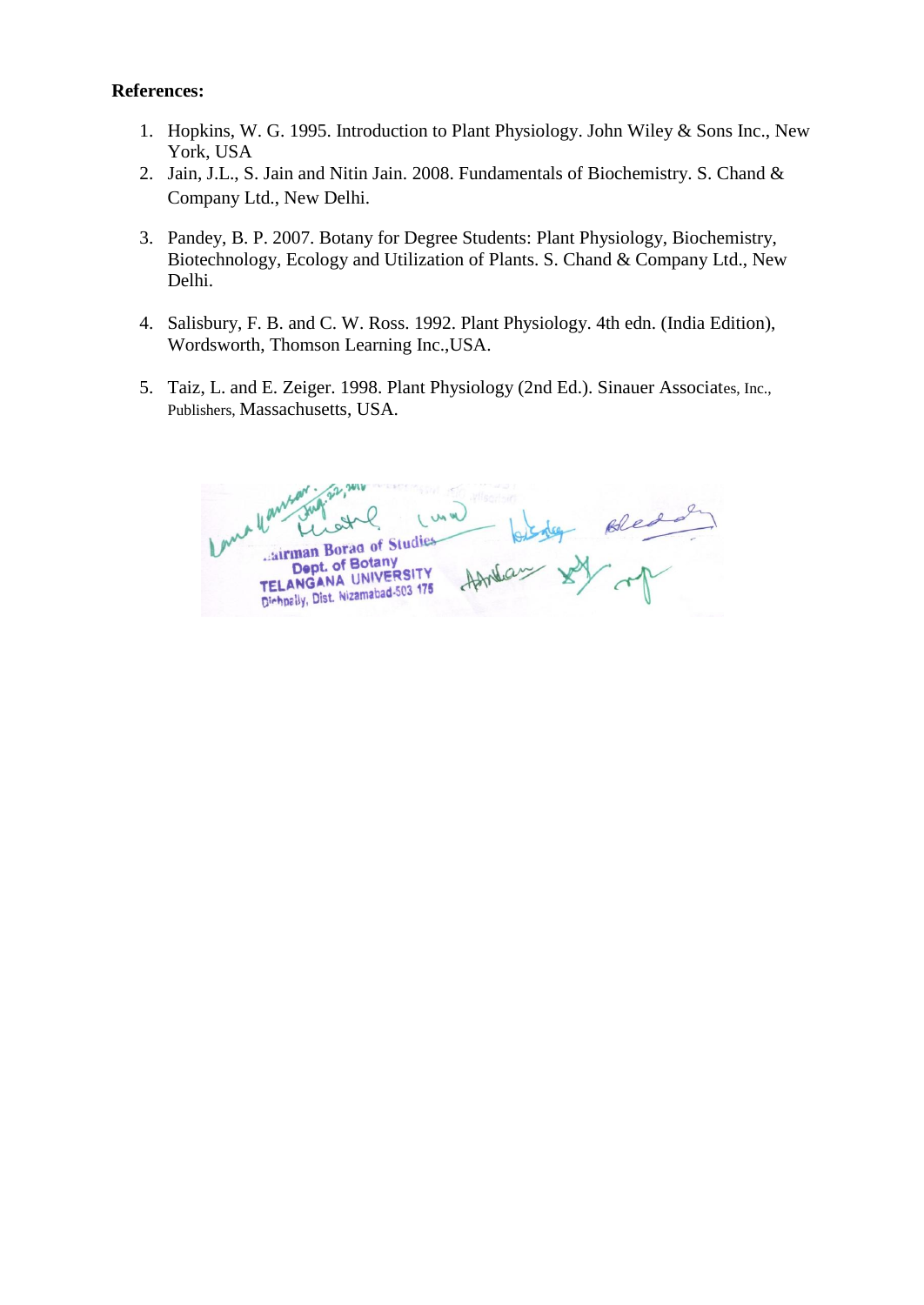### **B. Sc. (CBCS) Botany: III Year Semester-VI - Paper-VIII (Core) Plant Physiology**

### **Practical Syllabus**

**(45 hours)**

| 1. Determination of osmotic potential of vacuolar sap by Plasmolytic method using |      |  |
|-----------------------------------------------------------------------------------|------|--|
| leaves of <i>Rheodiscolor</i> / <i>Tradescantia</i> .                             | (6h) |  |
| 2. Determination of rate of transpiration using Cobalt chloride method            | (3h) |  |

- 3. Determination of stomatal frequency using leaf epidermal peelings / impressions (6h)
- 4. Determination of catalase activity using potato tubers by titration method (6h)
- 5. Separation of chloroplast pigments using paper chromatography technique (12h)
- 6. Estimation of protein by Biuret method (6h)
- 7. Mineral deficiency- Detail study of Micronutrients and Macro nutrients (3h)
- 8. Identification of  $C_3$ ,  $C_4$  and CAM plants (3h)

bledge Bled UM W airman Borag of Studies Dept. of Botany Dept. of Botary<br>TELANGANA UNIVERSITY TELANGANA UNIVERSITY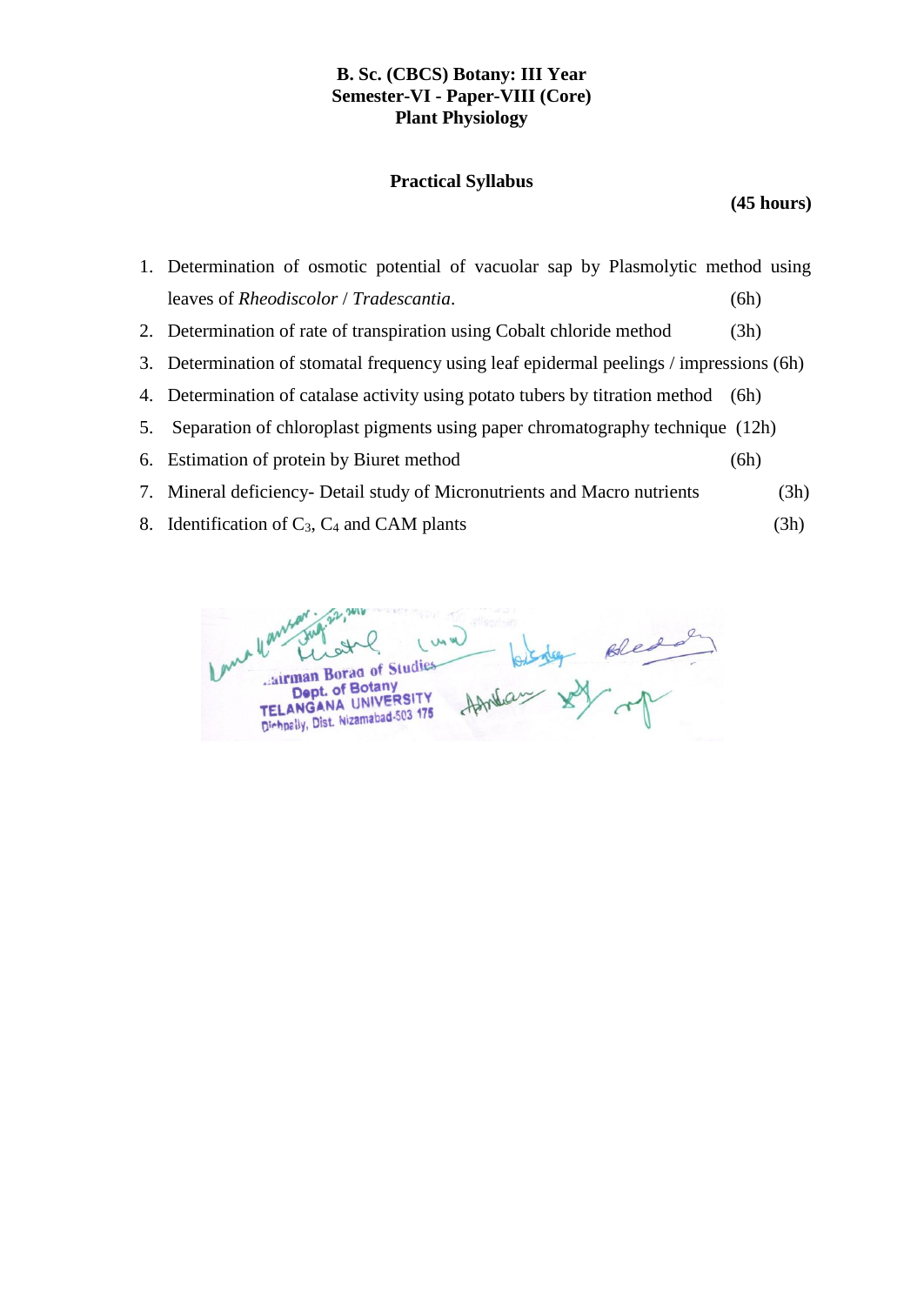### **B. Sc. (CBCS) Botany-III Year Semester-VI – Paper-IX Elective Paper (Discipline centric) Tissue Culture and Biotechnology**

### **Theory Syllabus**

| UNIT - I<br>(45 hours)                                                                                                                       | <b>Credits-3</b> |  |
|----------------------------------------------------------------------------------------------------------------------------------------------|------------------|--|
| 1. Tissue culture: Introduction, sterilization procedures, explants, culture media –                                                         |                  |  |
| composition and preparation; Micropropagation.                                                                                               | (5h)             |  |
| 2. Organ culture: Vegetative Organs-Root, Shoot, Leaf culture                                                                                | (6h)             |  |
| Reproductive Organs-Anther, Ovary, Ovule, Embryo culture                                                                                     |                  |  |
| 3. Callus culture, Cell and Protoplast culture                                                                                               | (4h)             |  |
| <b>UNIT-II</b>                                                                                                                               |                  |  |
| 4. Somatic hybrids and Cybrids.                                                                                                              | (4h)             |  |
| 5. Applications of tissue culture: Production of pathogen free plants and somaclonal variants,                                               |                  |  |
| production of stress resistance plants, secondary metabolites and synthetic seeds.                                                           | (6h)             |  |
| 6. Production of hairy roots and its applications in production of secondary metabolites.                                                    | (2h)             |  |
| <b>UNIT - III</b>                                                                                                                            |                  |  |
| 7. Biotechnology: Introduction, history, scope and applications.                                                                             | (3h)             |  |
| 8. rDNA technology: Basic aspect of gene cloning, Enzymes used in gene cloning-                                                              |                  |  |
| Restriction enzymes, Ligases, Polymerases.                                                                                                   | (4h)             |  |
| 9. Gene cloning-Vectors – cloning vehicles (Plasmid, Cosmids, Bacteriophages, & Phasmids)                                                    |                  |  |
| application of r DNA technology.                                                                                                             | (5h)             |  |
| <b>UNIT-IV</b>                                                                                                                               |                  |  |
| 10. Gene Libraries: Genomic Libraries, cDNA Libraries, Polymerase chain reaction and its                                                     |                  |  |
| applications.                                                                                                                                | (4h)             |  |
| 11. Method of gene transfer in plants (Agrobacterium and Microprojectile)                                                                    | (4h)             |  |
| 12. Production of transgenic plants, Bt –application in cotton and brinjal. Application of                                                   |                  |  |
| Transgenic in crop improvement.<br>dairman Borad of Studies<br>Dept. of Botany<br>TELANGANA UNIVERSITY<br>Dichpally, Dist. Nizamabad-503 175 | (3h)             |  |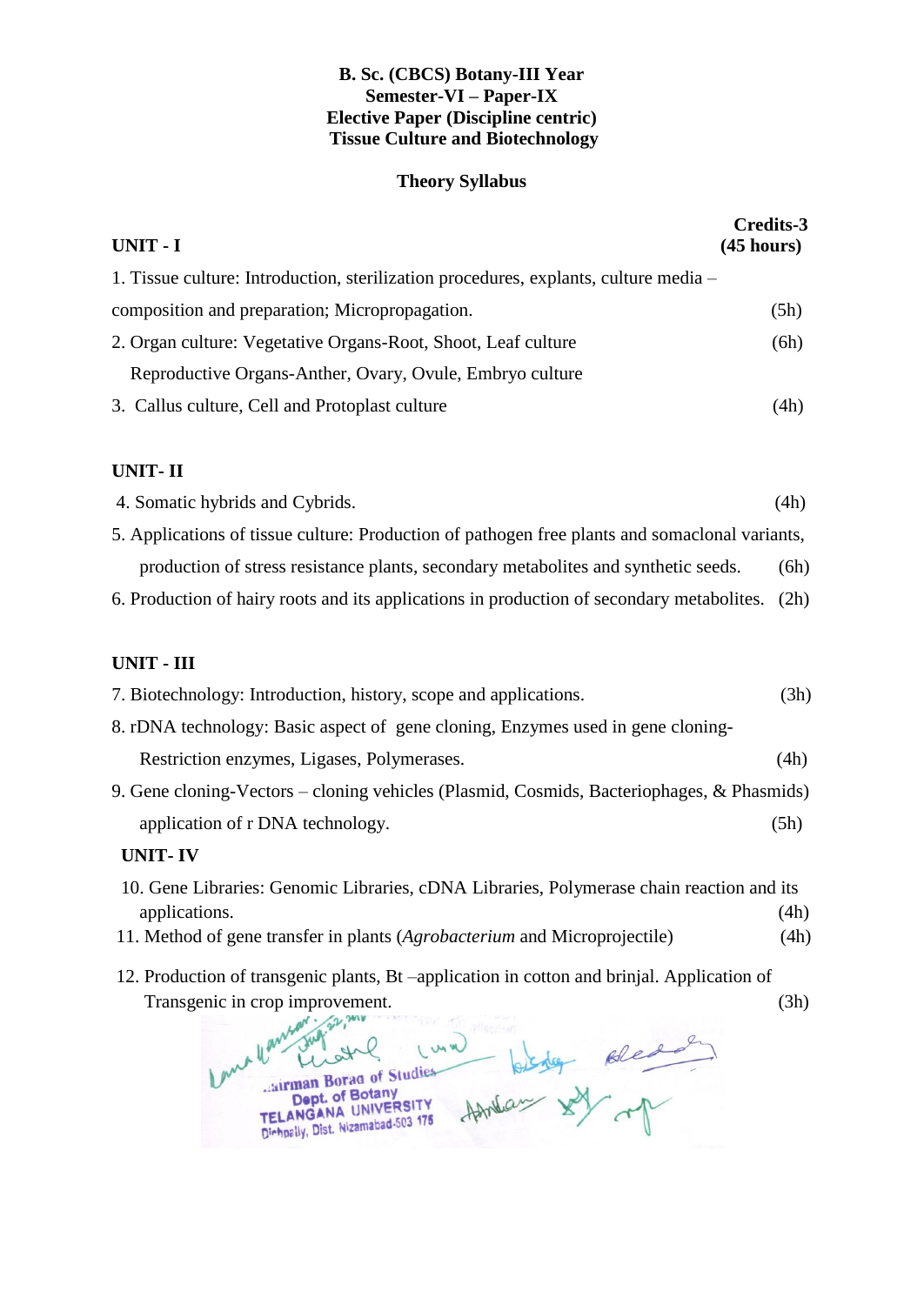- 1. Balasubramanian, D., C. F. A. Bryce, K. Dharmalingam, J. Green and K. Jayaraman. 2004.
- 2. Biotechnology. Universities Press (India) Private Limited, Hyderabad.
- 3. Channarayappa. 2007. Molecular Biotechnology Principles and Practices. Universities Press
- 4. (India) Private Limited, Hyderabad.
- 5. Chawala, H. S. 2002. Introduction to Plant Biotechnology. Oxford & IBH Publishing Company,
- 6. New Delhi.
- 7. Dubey, R. C. 2001. A Textbook of Biotechnology. S. Chand & Company Ltd., New Delhi
- 8. Edmond, J. B., T. L. Senn, F. S. Adrews and R. J. Halfacre. 1977..
- 9. Jha, T.B. and B. Ghosh. 2005. Plant Tissue Culture Basic and Applied. Universities Press (India)
- 10. Private Limited, Hyderabad..
- 11. Ramawat, K. G. 2008. Plant Biotechnology. S. Chand & Company Ltd., New Delhi.
- 12. Salisbury, F. B. and C. W. Ross. 1992. Plant Physiology. 4th edn. (India Edition), Wordsworth,
- 13. Thomson Learning Inc., USA..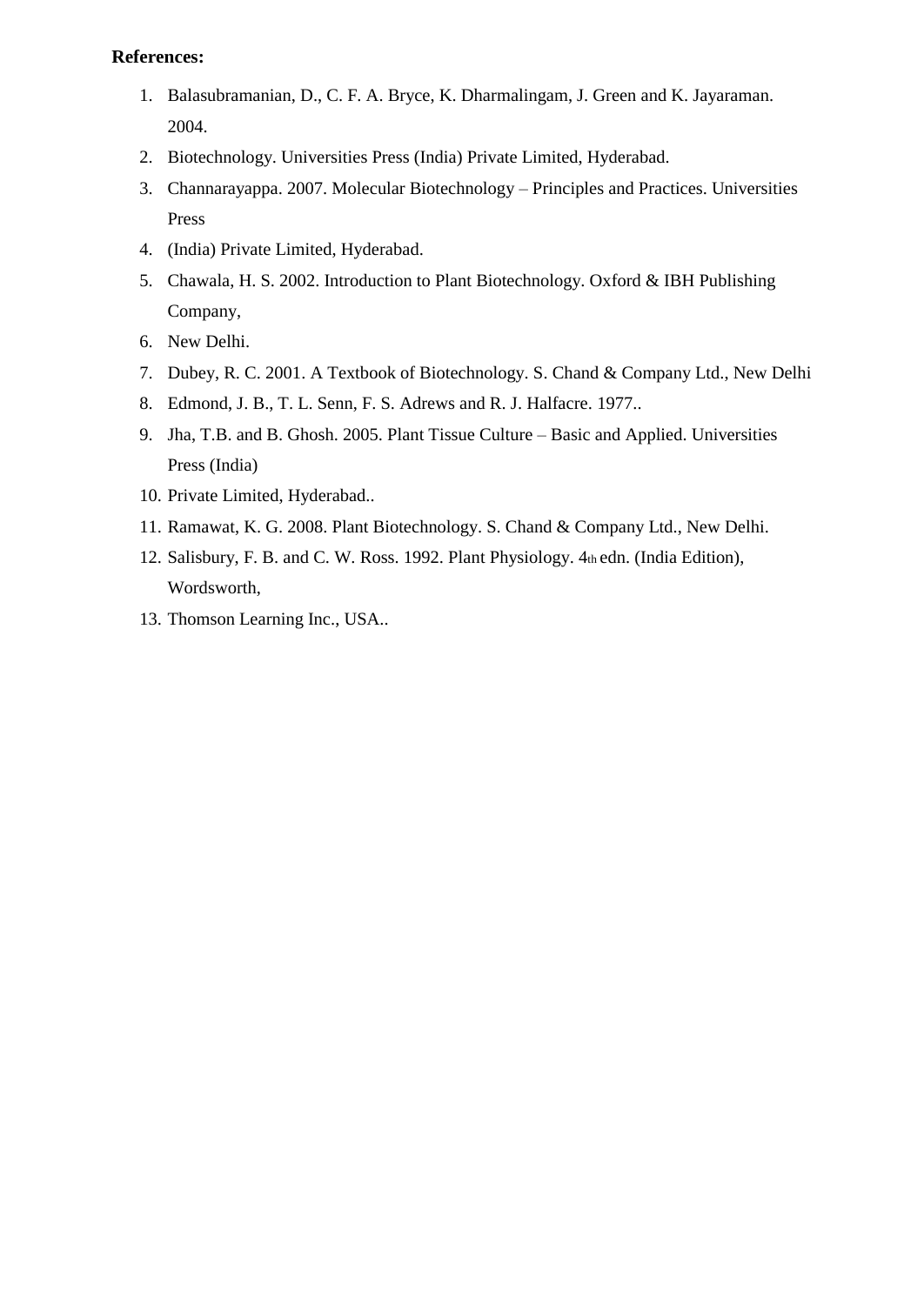### **B. Sc. (CBCS) Botany-III Year Semester-VI – Paper-IX Elective Paper (Discipline centric) Tissue Culture and Biotechnology**

### **Practical Syllabus**

### **Major Experiments:**

| 1. Estimation of plant DNA. (Tomato)                                                                                                                                                                                                                                                             | (6h)  |
|--------------------------------------------------------------------------------------------------------------------------------------------------------------------------------------------------------------------------------------------------------------------------------------------------|-------|
| 2. Production of synthetic seeds / Encapsulation of embryo                                                                                                                                                                                                                                       | (3 h) |
| 3. Preparation of plant tissue culture medium.                                                                                                                                                                                                                                                   | (6h)  |
| <b>Minor Experiments:</b>                                                                                                                                                                                                                                                                        |       |
| 4. Callus Micropropagation                                                                                                                                                                                                                                                                       | (3h)  |
| 5. Demonstration of Micropropagation/multiple shoots                                                                                                                                                                                                                                             | (6h)  |
| 6. Anther culture                                                                                                                                                                                                                                                                                | (3 h) |
| 7. PCR - Demonstration                                                                                                                                                                                                                                                                           | (3h)  |
| 8. Study of biotechnology products: Samples of antibiotics and vaccines                                                                                                                                                                                                                          | (6h)  |
| 9. Photographs of transgenic plants – Bt Cotton, Bt – Brinjal.                                                                                                                                                                                                                                   | (3h)  |
| $\mathbf{r}$ and $\mathbf{r}$ are $\mathbf{r}$ and $\mathbf{r}$ and $\mathbf{r}$ and $\mathbf{r}$ and $\mathbf{r}$ and $\mathbf{r}$ and $\mathbf{r}$ and $\mathbf{r}$ and $\mathbf{r}$ and $\mathbf{r}$ and $\mathbf{r}$ and $\mathbf{r}$ and $\mathbf{r}$ and $\mathbf{r}$ and $\mathbf{r}$ and |       |

 10. Instruments used in Biotechnology lab- Autoclave, Laminar air flow, Hot air oven and Incubator. (6h)

Howland soled **UMW** airman Borad of Studies Cairman Borad of Studies<br>Dept. of Botany<br>TELANGANA UNIVERSITY TELANGANA UNIVERSITY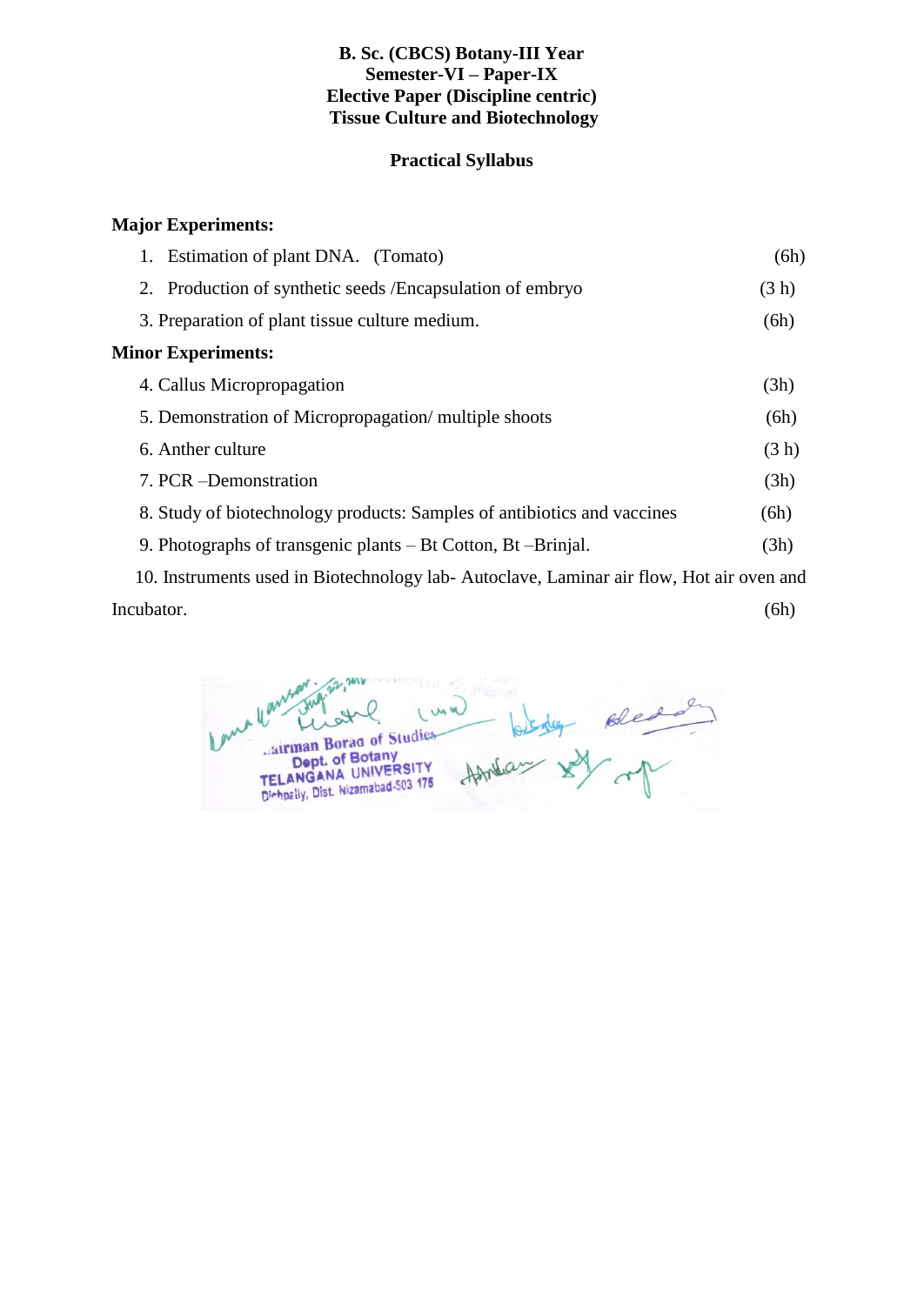### **B. Sc. (CBCS) BOTANY: III YEAR Semester-VI – Paper-X Elective Paper-II (Inter disciplinary) Seed Technology**

### **Theory Syllabus**

|                                                                                                                                                                                  | <b>Credits-3</b> |  |
|----------------------------------------------------------------------------------------------------------------------------------------------------------------------------------|------------------|--|
|                                                                                                                                                                                  | (45 hours)       |  |
| <b>UNIT-I</b>                                                                                                                                                                    |                  |  |
| 1. Seed: Structure and types. Seed dormancy: causes and methods of breaking dormancy (4h)<br>2. Seed storage: Long term and short term storage. Orthodox and recalcitrant seeds. |                  |  |
| Packing of seeds - Principles, practices, bagging and labelling.                                                                                                                 | (3h)             |  |
| 3. Physico and Bio-chemical changes during seed storage.                                                                                                                         | (2h)             |  |
| <b>UNIT-II</b>                                                                                                                                                                   |                  |  |
| 4. Seed viability, factors affecting seed viability and genetic erosion.                                                                                                         | (3h)             |  |
| 5. Cultural practices and harvesting of Seed: Isolation, Sowing, Cultural practices, harvesting                                                                                  |                  |  |
| and threshing of the following crops                                                                                                                                             | (9h)             |  |
| a) Rice                                                                                                                                                                          |                  |  |
| b) Cotton                                                                                                                                                                        |                  |  |
| c) Sunflower                                                                                                                                                                     |                  |  |
| 6. Seed Treatment to control seed borne disease – General account                                                                                                                | (3h)             |  |
| <b>UNIT-III</b>                                                                                                                                                                  |                  |  |
| 7. Structure of pollen and ovule-Types of ovules, Collection and storage of pollen                                                                                               | (3h)             |  |
| 8. Principles of hybrid seed production-Cross pollination, Emasculation, Self pollination, role                                                                                  |                  |  |
| of pollinators and their management.                                                                                                                                             | (6h)             |  |
| 9. Seed development in cultivated plants, seed quality concept, importance of genetic purity                                                                                     |                  |  |
| of seed. Hybrid seed production and Heterosis.                                                                                                                                   | (4h)             |  |
| <b>UNIT-IV</b>                                                                                                                                                                   |                  |  |
| 10. Seed production technology; seed testing-Procedures of seed testing, seed testing                                                                                            |                  |  |
| laboratories and importance of seed testing.                                                                                                                                     |                  |  |
| 11. Seed certification-History, Seed certification agency, Indian minimum, general and                                                                                           |                  |  |
| specific seed certification standard.                                                                                                                                            | (3h)             |  |
| 12. Seed banks- National, International and Millennium seed banks.                                                                                                               | (3h)             |  |
|                                                                                                                                                                                  |                  |  |

4 any Ink Luna Bledo<br>N N HAndrew airman Borad of Studies Lairman Borad of Studies<br>Dept. of Botany<br>TELANGANA UNIVERSITY<br>Dishpally, Dist. Nizamabad-503 175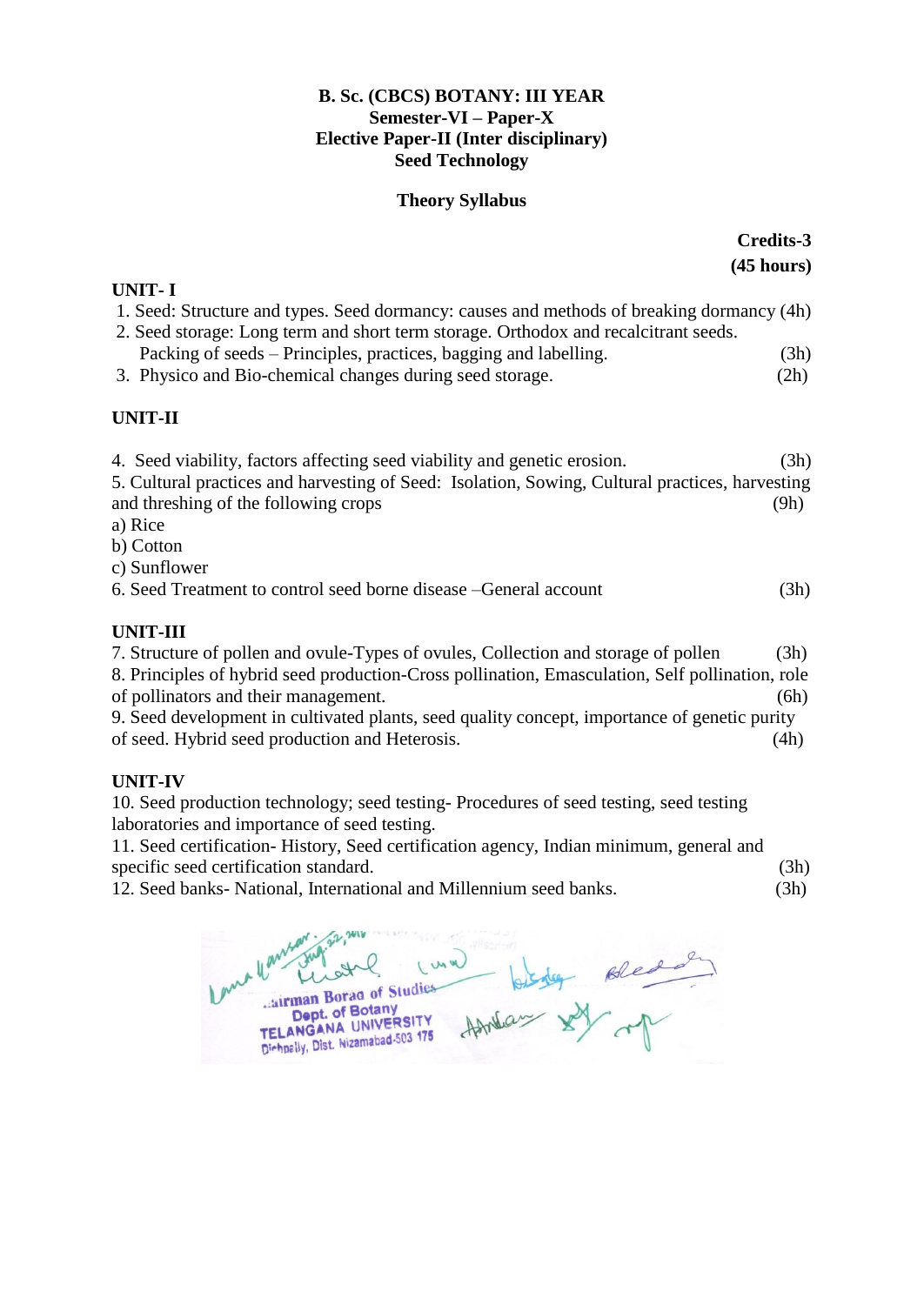1. Agrawal, P. K. 1993. Hand Book of Seed Technology. Dept. of Agriculture and Cooperation.

National Seed Corporation Ltd., New Delhi

2. Balasubramanian, D., C. F. A. Bryce, K. Dharmalingam, J. Green and K. Jayaraman. 2004.

Biotechnology. Universities Press (India) Private Limited, Hyderabad.

- 3. Bedell, Y. E. Seed Science and Technology. Indian Forest Species. Allied Publishers Limited, New Delhi.
- 4. Channarayappa. 2007. Molecular Biotechnology Principles and Practices. Universities Press (India) Private Limited, Hyderabad.
- 5. Chawala, H. S. 2002. Introduction to Plant Biotechnology. Oxford & IBH Publishing Company, New Delhi.
- 6. Dubey, R. C. 2001. A Textbook of Biotechnology. S. Chand & Company Ltd., New Delhi
- 7. Edmond, J. B., T. L. Senn, F. S. Adrews and R. J. Halfacre. 1977..
- 8. Hartman, H. T. and D. E. Kestler. 1976. Plant Propagation: Principles and Practices. Prentice & Hall of India, New Delhi.
- 9. Jha, T.B. and B. Ghosh. 2005. Plant Tissue Culture Basic and Applied. Universities Press (India) Private Limited, Hyderabad..
- 10. Ramawat, K. G. 2008. Plant Biotechnology. S. Chand & Company Ltd., New Delhi.
- 11. Salisbury, F. B. and C. W. Ross. 1992. Plant Physiology. 4th edn. (India Edition), Wordsworth, Thomson Learning Inc., USA..
- 12. Tiwari, G. N. and R. K. Goal. Green House Technology Fundamentals, Design, Modelling and Application. Narosa Publishing House, New Delhi.
- 13. Tunwar, N. S. and S. V. Singh. 1988. Indian Minimum Seed Certification Standards. The Central Seed Certification Board, Govt. of India, New Delhi.

u llan However the mother Luna airman Borag of Studies Dept. of Botany Dept. of Botary<br>MGANA UNIVERSITY TELANGANA UNIVERSI 175